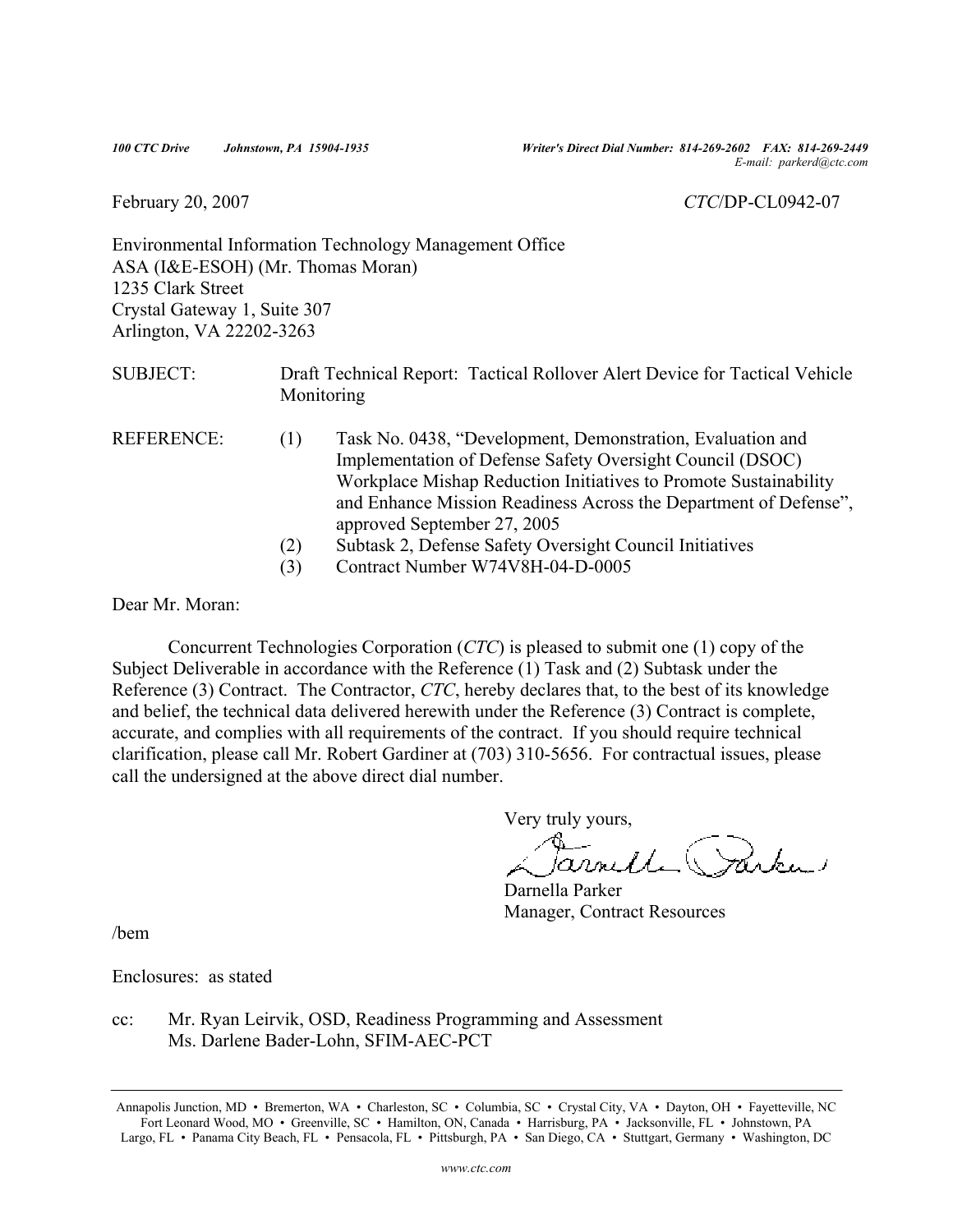# **RESEARCH, DEVELOPMENT, DEMONSTRATION, EVALUATION, AND IMPLEMENTATION OF DEFENSE SAFETY OVERSIGHT COUNCIL (DSOC) WORKPLACE MISHAP REDUCTION INITIATIVES TO PROMOTE SUSTAINABILITY AND ENHANCE MISSION READINESS ACROSS THE DEPARTMENT OF DEFENSE**

# **TASK No. 0438**

# **Draft Technical Report: Tactical Rollover Alert Device for Tactical Vehicle Monitoring**

# **February 20, 2007**

Requests for this document shall be referred to:

Office of the Assistant Secretary of the Army for Installations and Environment ASA (I&E) - ESOH 1235 Clark Street Crystal Gateway 1, Suite 307 Arlington, VA 22202-3263

> Contract No. W74V8H-04-D-0005 Task No. 0438 Subtask 2 CDRL No. A007

*Prepared by National Defense Center for Environmental Excellence (NDCEE)* 

> *Submitted by: Concurrent Technologies Corporation 100 CTC Drive Johnstown, PA 15904*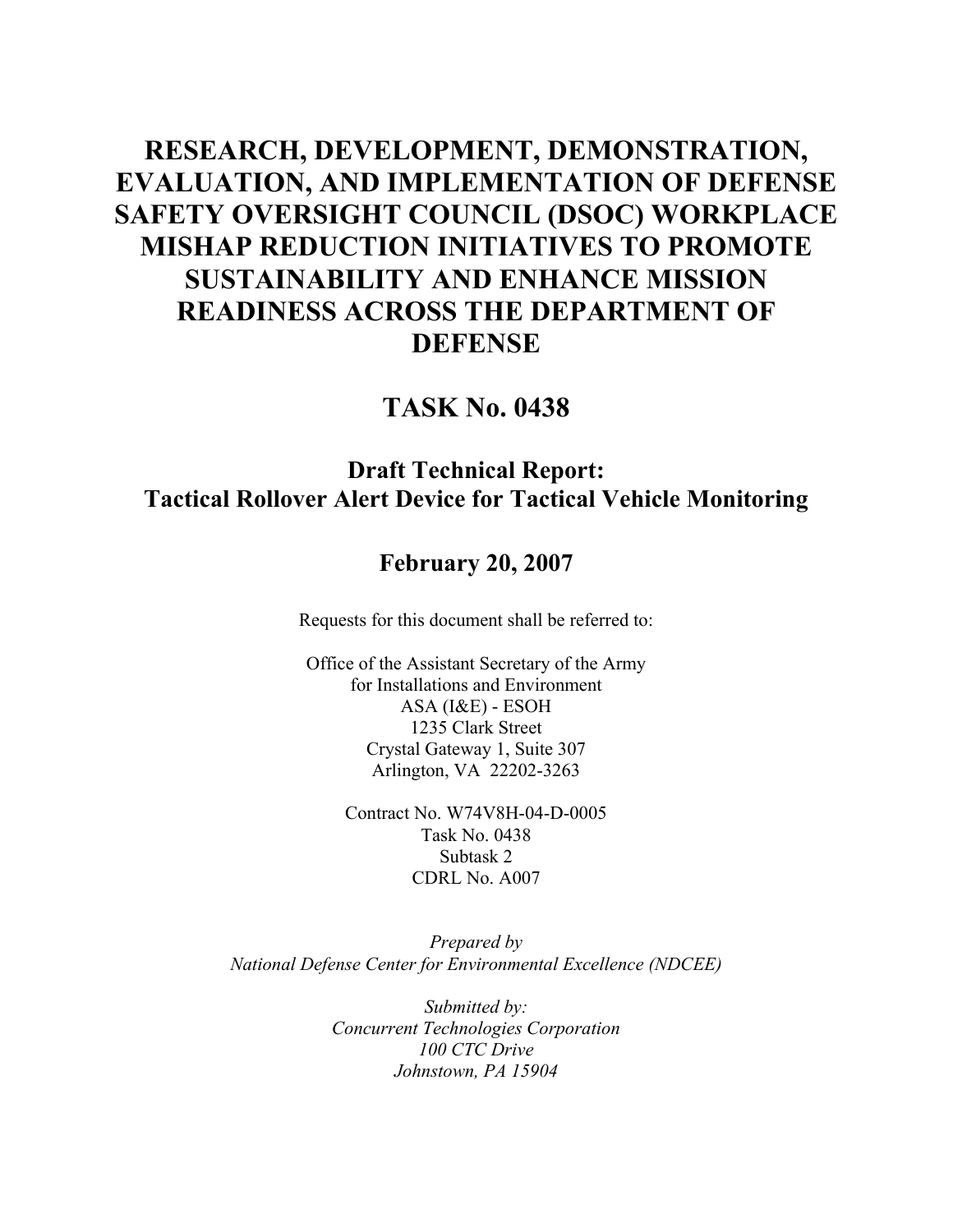# **REPORT DOCUMENTATION PAGE Form Approved**

OMB No. 0704-0188

| Public reporting burden for this collection of information is estimated to average 1 hour per response, including the time for reviewing instructions, searching existing<br>data sources, gathering and maintaining the data needed, and completing and reviewing the collection of information. Send comments regarding this burden estimate or<br>any other aspect of this collection of information, including suggestions for reducing this burden to Washington Headquarters Services, Directorate for information<br>operations and Reports, 1215 Jefferson Davis Highway, Suite 1204, Arlington, VA 22202-4302, and to the Office of Management and Budget, Paperwork Reduction<br>Project (0704-0188), Washington, DC 20503.                                                                                                                                                                                                                                                                                                |                                    |                                                                          |                                                                                |
|--------------------------------------------------------------------------------------------------------------------------------------------------------------------------------------------------------------------------------------------------------------------------------------------------------------------------------------------------------------------------------------------------------------------------------------------------------------------------------------------------------------------------------------------------------------------------------------------------------------------------------------------------------------------------------------------------------------------------------------------------------------------------------------------------------------------------------------------------------------------------------------------------------------------------------------------------------------------------------------------------------------------------------------|------------------------------------|--------------------------------------------------------------------------|--------------------------------------------------------------------------------|
| 1. AGENCY USE ONLY (Leave blank)                                                                                                                                                                                                                                                                                                                                                                                                                                                                                                                                                                                                                                                                                                                                                                                                                                                                                                                                                                                                     | 2. REPORT DATE<br>20 February 2007 | 3. REPORT TYPE AND DATES COVERED<br>Draft - 03 October 2005 -15 FEB 2007 |                                                                                |
| 4. TITLE AND SUBTITLE<br>Technical Report for Tactical Rollover Alert Device for Tactical Vehicle Monitoring                                                                                                                                                                                                                                                                                                                                                                                                                                                                                                                                                                                                                                                                                                                                                                                                                                                                                                                         |                                    |                                                                          | 5. FUNDING NUMBERS<br>Contract: W74V8H-04-D-0005<br>Task 01333.0438.AA.200.009 |
| 6. AUTHOR(S)<br>Robert Gardiner, PMt<br>Richard Kiehart, DPMt and Angel Martin-Dias<br>Ms. Peggy Adams, US Army Combat Readiness Center                                                                                                                                                                                                                                                                                                                                                                                                                                                                                                                                                                                                                                                                                                                                                                                                                                                                                              |                                    |                                                                          |                                                                                |
| PERFORMING ORGANIZATION NAME(S) AND ADDRESS(ES)<br>National Defense Center for Environmental Excellence<br>Operated by Concurrent Technologies Corporation<br>100 CTC Drive<br>Johnstown, PA 15904                                                                                                                                                                                                                                                                                                                                                                                                                                                                                                                                                                                                                                                                                                                                                                                                                                   |                                    |                                                                          | 8. PERFORMING ORGANIZATION<br><b>REPORT NUMBER</b>                             |
| SPONSORING/MONITORING AGENCY NAME(S) AND ADDRESS(ES)<br>NDCEE Program Office (Office of the Assistant Secretary of the Army for Installations and Environment)<br>1235 Clark Street, Suite 307<br>Arlington, VA 22202-3263<br>Program Manager: Dr. Chuck Lechner, NDCEE Program Manager, 703-602-5538                                                                                                                                                                                                                                                                                                                                                                                                                                                                                                                                                                                                                                                                                                                                |                                    | 10.                                                                      | SPONSORING/MONITORING<br><b>AGENCY REPORT NUMBER</b><br>NDCEE-CR-2007-014      |
| SUPPLEMENTARY NOTES<br>-10                                                                                                                                                                                                                                                                                                                                                                                                                                                                                                                                                                                                                                                                                                                                                                                                                                                                                                                                                                                                           |                                    |                                                                          |                                                                                |
| 12a. DISTRIBUTION/AVAILABILITY STATEMENT<br>Distribution authorized to the DoD and DoD contractors only.                                                                                                                                                                                                                                                                                                                                                                                                                                                                                                                                                                                                                                                                                                                                                                                                                                                                                                                             |                                    |                                                                          | 12b. DISTRIBUTION CODE                                                         |
| 13. ABSTRACT (Maximum 200 words)<br>The focus of this project was to identify and test a device that was capable of providing drivers of the HMMWV, Highly Mobile<br>Multi-purpose Wheeled Vehicle, a visual and audible warning of potential rollover conditions. The need for this proof of concept<br>arose from the escalation of injuries and deaths occurring in Operation IRAQI FREEDOM (OIF) and Operation ENDURING<br>FREEDOM (OEF), resulting from the rollover of up-armored HMMWVs. Personnel at the Aberdeen Test Center installed the<br>equipment, conducted initial baseline testing and issued a Safety Release so the device could be used in operational follow-on tests at<br>Fort McCoy, Fort Polk, and Fort Benning.<br>Operational testing results indicated the XM2 Rollover Warning Device demonstrated the potential to be a useful tool for helping<br>drivers operate their vehicles more safely through the early identification of potential rollover conditions. Follow-on testing is<br>recommended. |                                    |                                                                          |                                                                                |
| 14. SUBJECT TERMS                                                                                                                                                                                                                                                                                                                                                                                                                                                                                                                                                                                                                                                                                                                                                                                                                                                                                                                                                                                                                    |                                    | 15.<br>16.                                                               | <b>NUMBER OF PAGES</b><br>24 (less enclosures)<br>PRICE CODE                   |
| SECURITY CLASSIFICATION<br>SECURITY CLASSIFICATION<br>18.<br>17.<br>OF REPORT<br>OF THIS PAGE<br>Unclassified<br>Unclassified                                                                                                                                                                                                                                                                                                                                                                                                                                                                                                                                                                                                                                                                                                                                                                                                                                                                                                        | 19.<br>OF ABSTRACT<br>Unclassified | SECURITY CLASSIFICATION                                                  | <b>LIMITATION OF ABSTRACT</b><br>20.<br>None                                   |
| NSN 7540-01-280-5500                                                                                                                                                                                                                                                                                                                                                                                                                                                                                                                                                                                                                                                                                                                                                                                                                                                                                                                                                                                                                 |                                    | 880922                                                                   | Standard Form 298 Rev. 12/00<br>Prescribed by ANSI ST. 239-18                  |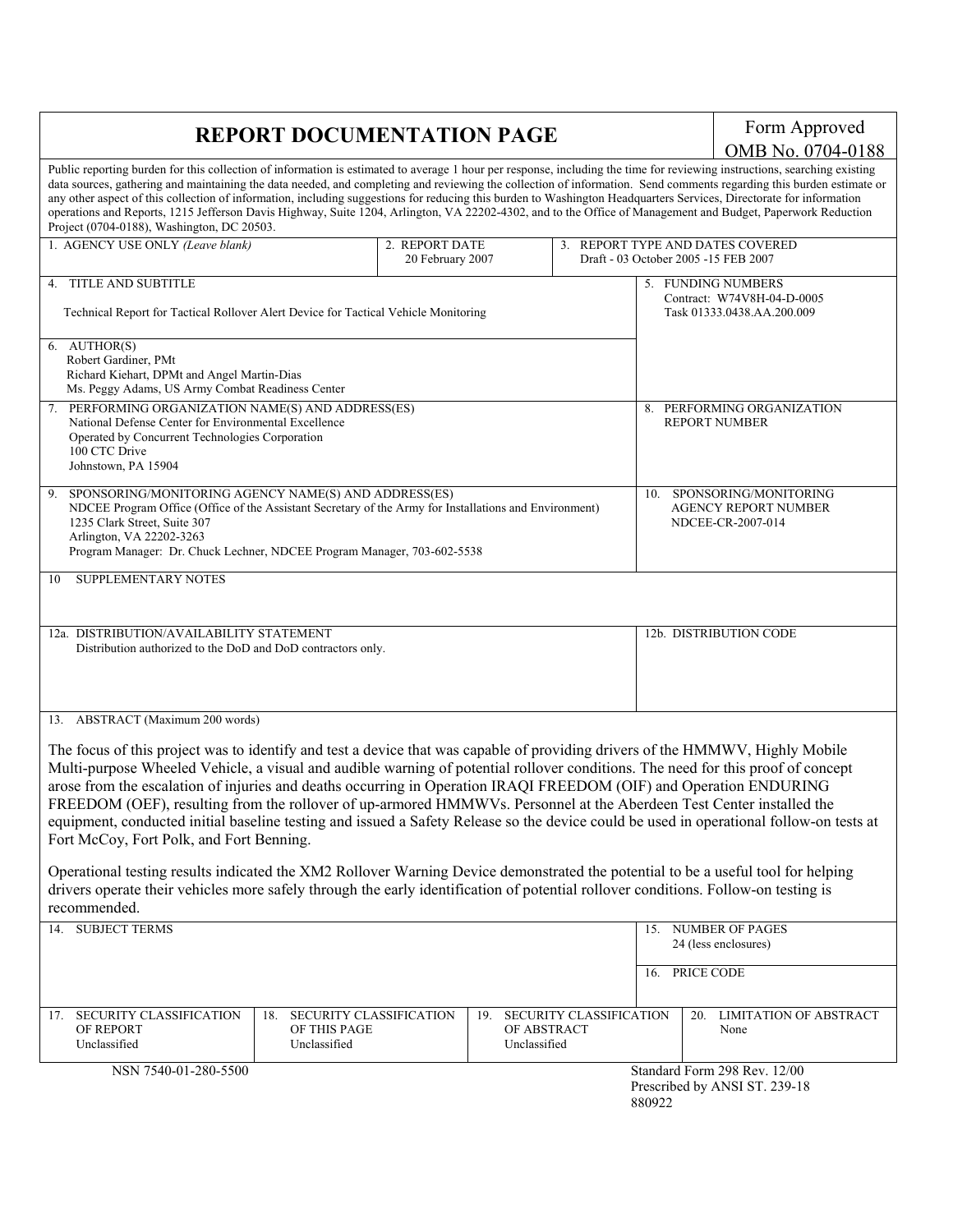# **TABLE OF CONTENTS**

|     |       |                                                                          | Page |
|-----|-------|--------------------------------------------------------------------------|------|
|     |       |                                                                          |      |
|     |       |                                                                          |      |
|     |       |                                                                          |      |
| 1.0 |       |                                                                          |      |
|     | 1.1   |                                                                          |      |
|     | 1.2   |                                                                          |      |
| 2.0 |       |                                                                          |      |
|     | 2.1   |                                                                          |      |
|     | 2.2   |                                                                          |      |
| 3.0 |       |                                                                          |      |
|     | 3.1   |                                                                          |      |
|     | 3.1.1 |                                                                          |      |
|     | 3.2   |                                                                          |      |
|     |       | 3.2.1                                                                    |      |
|     |       | 3.2.2                                                                    |      |
|     |       | 3.2.3                                                                    |      |
|     |       | 3.2.4                                                                    |      |
|     |       | 3.2.5                                                                    |      |
|     |       | 3.2.6                                                                    |      |
|     |       | Automotive Performance - Steady-state Circular Steer (Skid pad)<br>3.2.7 |      |
|     |       |                                                                          |      |
|     |       | Automotive Performance - Emergency Lane Change 12<br>3.2.8               |      |
|     |       | 3.2.9                                                                    |      |
|     |       |                                                                          |      |
|     |       |                                                                          |      |
|     | 3.3   |                                                                          |      |
|     |       | 3.3.1                                                                    |      |
|     |       | 3.3.2                                                                    |      |
|     |       | 3.3.3                                                                    |      |
|     | 3.4   |                                                                          |      |
| 4.0 |       |                                                                          |      |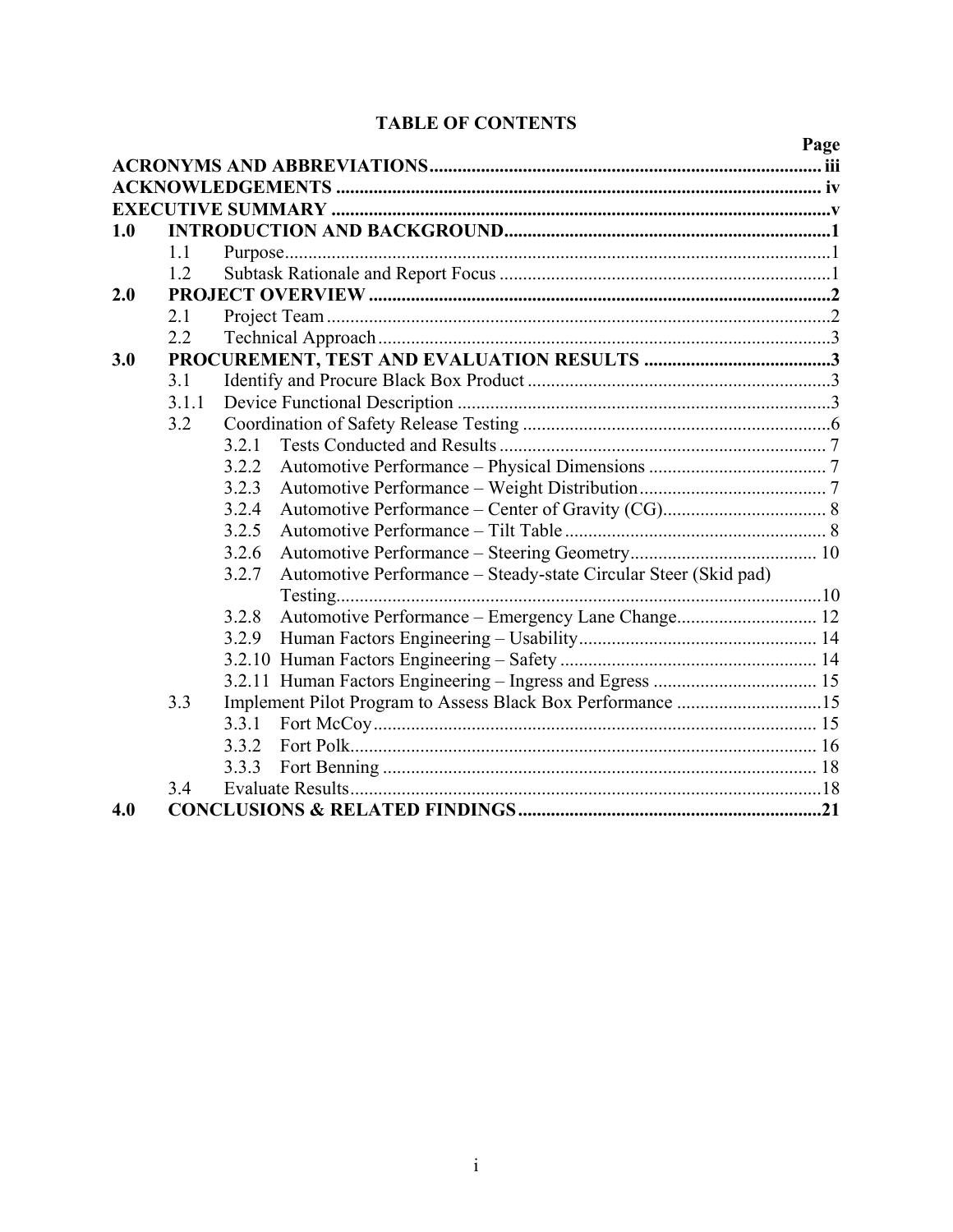# **LIST OF FIGURES**

| Figure 2. Base Unit Mounted on Inside Left Panel in Front of Driver's Side Door4 |  |
|----------------------------------------------------------------------------------|--|
|                                                                                  |  |
|                                                                                  |  |
| Figure 5. Warning Siren Mounted Above the Driver's Seatbelt Shoulder Mount)      |  |
|                                                                                  |  |
|                                                                                  |  |
|                                                                                  |  |

## **LIST OF TABLES**

| Table 1. Physical Dimensions, M1114 HMMWV with LG Alert Rollover Sensor at GVW7          |  |
|------------------------------------------------------------------------------------------|--|
|                                                                                          |  |
|                                                                                          |  |
|                                                                                          |  |
| Table 5. Comparison of Rollover Threshold Results and LG Alert Box Preset Thresholds for |  |
|                                                                                          |  |
|                                                                                          |  |
| Table 7. LG Alert Box Preset Lateral Acceleration Thresholds and Measured Lateral        |  |
|                                                                                          |  |
| Table 8. Lateral Acceleration Corresponding to Activation of LED 10 and M1114 HMMWV      |  |
|                                                                                          |  |
|                                                                                          |  |

## **APPENDICES**

| Appendix A Military Vehicle Safety Working Group Meeting Minutes and Power Point |
|----------------------------------------------------------------------------------|
| Presentation, November 30, 2006                                                  |
| Appendix B Stability Dynamics' XM2 User/Installation Manual                      |
| Appendix C ATC Test Plan                                                         |
| Appendix D Safety Release Recommendation                                         |
|                                                                                  |

- Appendix E Fort McCoy Trip Report
- Appendix F Fort Polk Trip Report
- Appendix G Fort Benning Test Plan
- Appendix H Driver Survey Rollup Results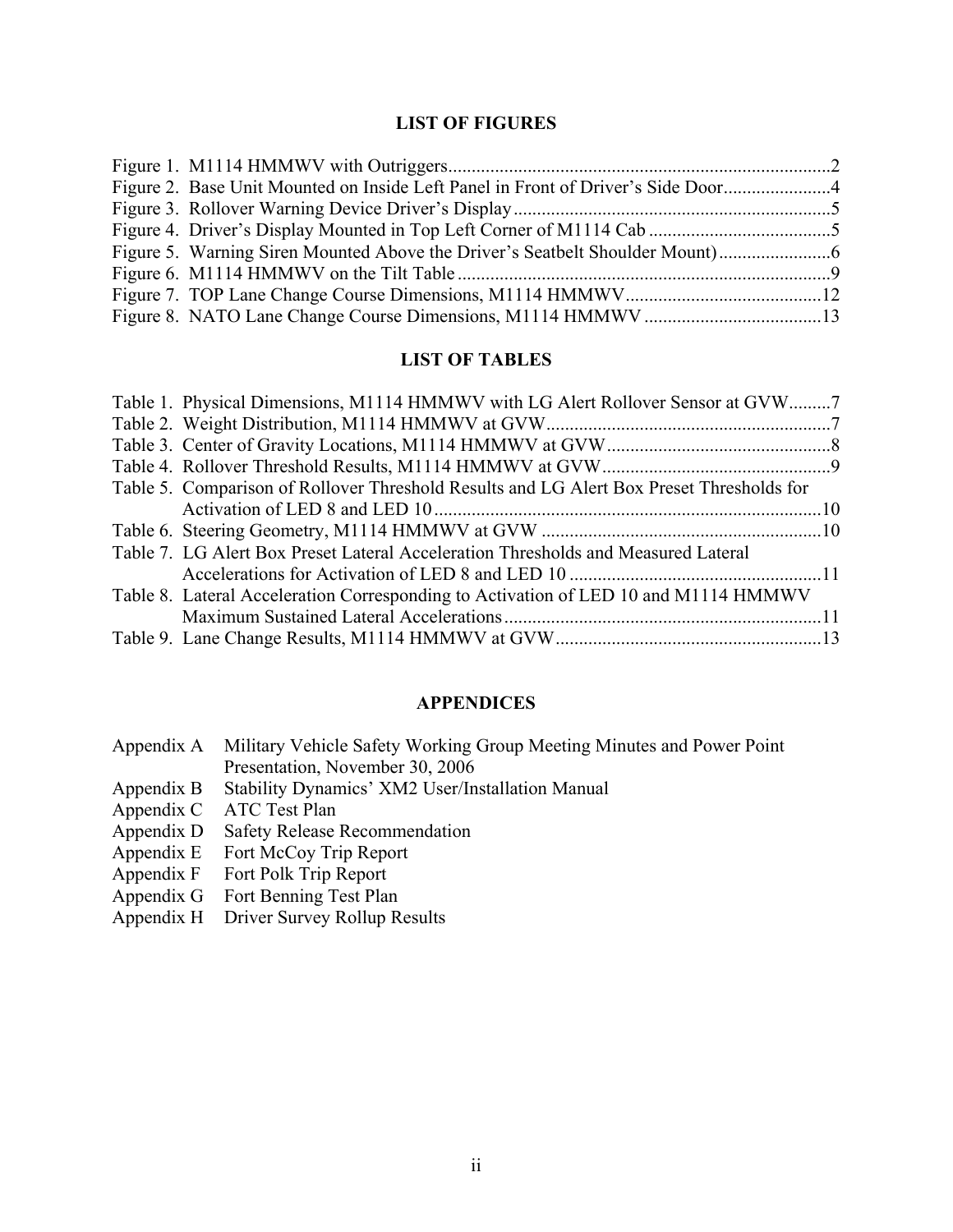# **ACRONYMS AND ABBREVIATIONS**

| <b>ADOCS</b>  | <b>Advanced On-Board Computer System</b>                                  |
|---------------|---------------------------------------------------------------------------|
| ASA (I&E)     | Office of Assistant Secretary of the Army for Installations & Environment |
| <b>ASDT</b>   | Army Safe Driver Training                                                 |
| <b>ATC</b>    | Aberdeen Test Center                                                      |
| <b>AVTP</b>   | <b>Allied Vehicle Testing Publication</b>                                 |
| <b>BG</b>     | <b>Brigadier General</b>                                                  |
| CG            | Center of Gravity                                                         |
| <b>COTS</b>   | Commercial Off-The-Shelf                                                  |
| <b>CRC</b>    | <b>Combat Readiness Center</b>                                            |
| <b>CTAD</b>   | Commercial, Off-the-shelf, Tactical Awareness Device                      |
| <b>CTC</b>    | <b>Concurrent Technologies Corporation</b>                                |
| DoD           | Department of Defense                                                     |
| <b>DOTF</b>   | Deployment and Operations Task Force                                      |
| <b>DSOC</b>   | Defense Safety Oversight Council                                          |
| EO            | <b>Executive Order</b>                                                    |
| <b>FY</b>     | Fiscal Year                                                               |
| G-Force       | <b>Gravitational Force</b>                                                |
| <b>GVW</b>    | Gross Vehicle Weight                                                      |
| <b>HMMWV</b>  | Highly Mobile Multi-purpose Wheeled Vehicle                               |
| <b>LED</b>    | <b>Light Emitting Diode</b>                                               |
| LG            | LG Electronics "Lucky Goldstar"                                           |
| <b>MPH</b>    | Miles Per Hour                                                            |
| <b>MTTF</b>   | Military Training Task Force                                              |
| <b>NATO</b>   | North Atlantic Treaty Organization                                        |
| <b>NDCEE</b>  | National Defense Center for Environmental Excellence                      |
| <b>OEF</b>    | <b>Operation Enduring Freedom</b>                                         |
| <b>OIF</b>    | Operation Iraqi Freedom                                                   |
| <b>RAD</b>    | <b>Rollover Alert Device</b>                                              |
| <b>UAH</b>    | Up-Armored HMMWV                                                          |
| U.S.          | <b>United States</b>                                                      |
| <b>USACRC</b> | <b>United States Army Combat Readiness Center</b>                         |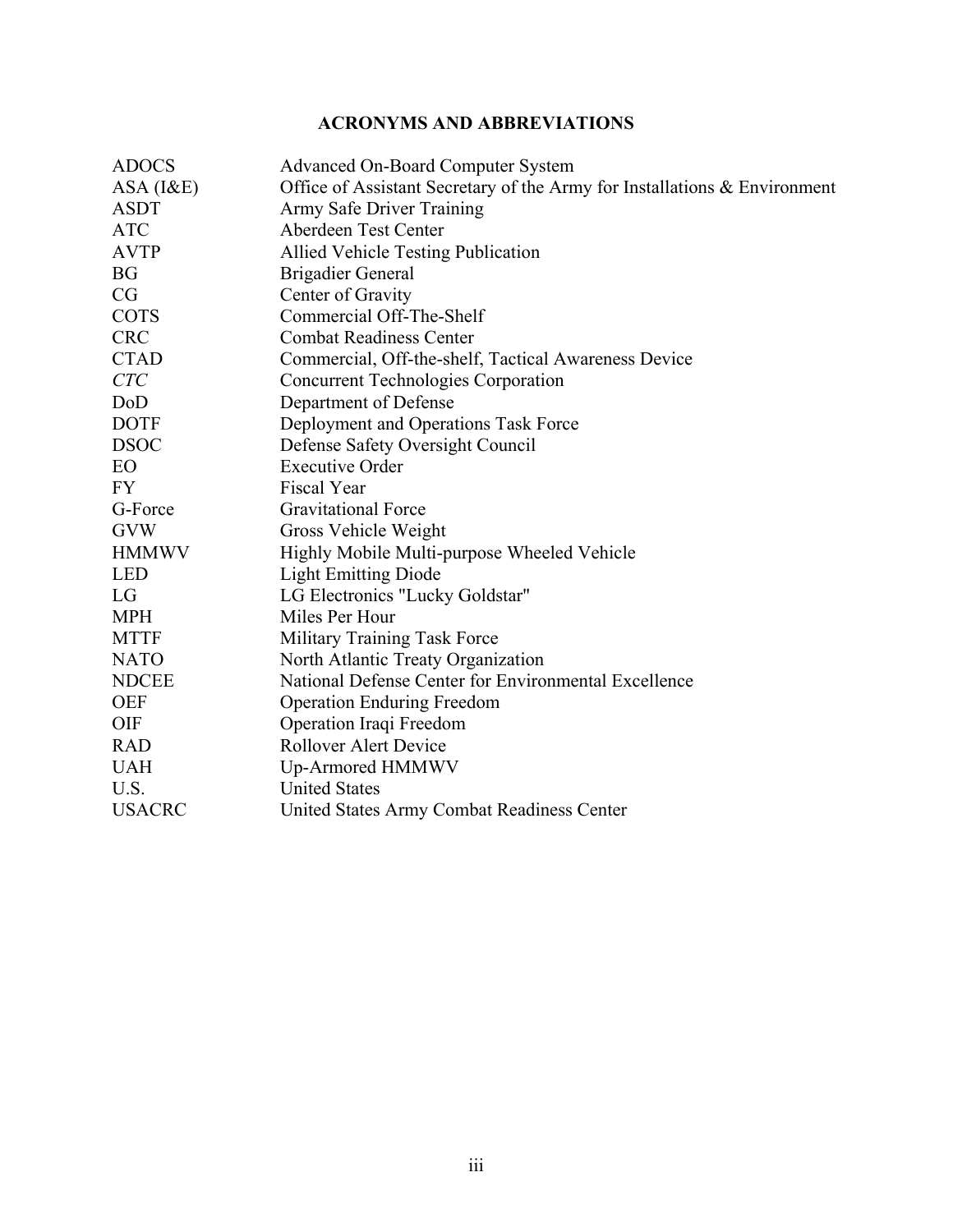#### **ACKNOWLEDGEMENTS**

The National Defense Center for Environmental Excellence (NDCEE) thanks all of the champions, stakeholders and support contractors for their active participation during the performance of this task, particularly the US Army Combat Readiness Center, BG William Forrester, Commanding General and Ms. Peggy Adams, Ground Task Force Program Manager, for leading and facilitating the associated testing and data coordination. The NDCEE would also like to acknowledge the contributions of the following:

Defense Safety Oversight Council Integration Group, Mr. Joseph Angello, Chair DSOC Military Training Task Force, Mr. James Gunlicks, Chair DSOC Deployments & Operations Task Force, Brig Gen Maury Forsyth, Chair

Military Vehicle Safety Working Group (DOTF/MTTF)

- Lt. Col. Paul Guemmer, USAF, J-3 Readiness, Chair
- Lt. Col. John Wanant, USMC Safety Center
- LTC Randall Cheeseborough, USACRC
- Dr. Elizabeth Rodriquez-Johnson, OSD-AT&L
- MSG Charles Timms, HQ DA, G-3/5/7
- Mr. Mike Barksdale, USACRC
- Mr. Keith Lane, IMCOM Safety
- Mr. Edward Talbott, USAF Safety, AETC/SEG

Mr. Tim Hoy and Aberdeen Test Center staff

Staff from each of the Service Safety Centers

Test installations personnel

- Fort McCoy, WI
- Fort Polk, LA
- Fort Benning, GA

Support Contractors

- Stability Dynamics
- Mr. Al Rice, J-3 Readiness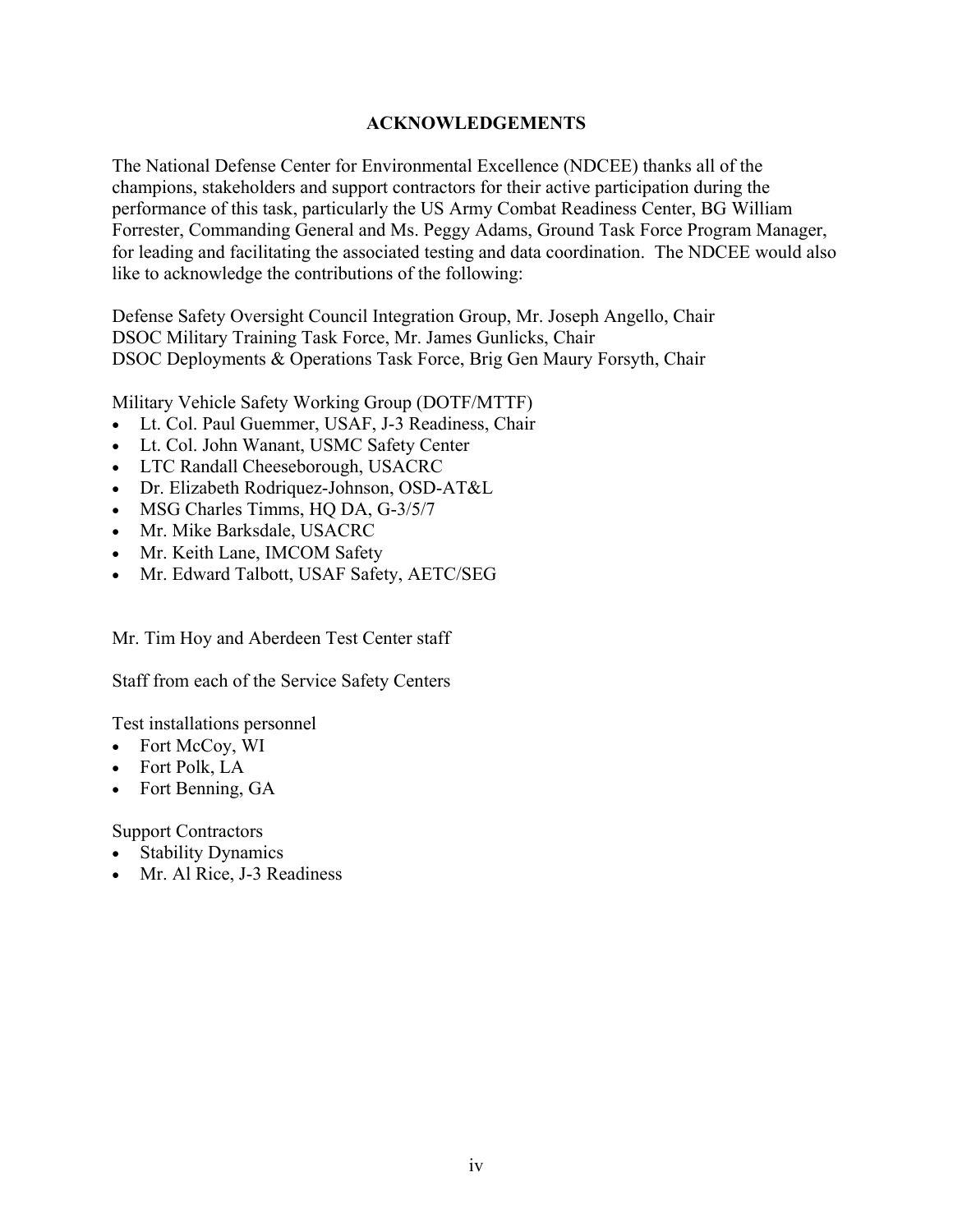#### **EXECUTIVE SUMMARY**

The National Defense Center of Environmental Excellence (NDCEE) was engaged by the Defense Safety Oversight Council (DSOC) to perform as the integrating contractor for the various DSOC initiatives, including the Tactical Rollover Alert Device for Tactical Vehicle Monitoring. The focus of this project was to perform a proof-of-concept test of a device that was capable of providing drivers of the Highly Mobile Multi-purpose Wheeled Vehicle (HMMWV) a visual and audible warning of potential rollover conditions.

The need for this proof-of-concept arose from the escalation of injuries and deaths occurring in Operation IRAQI FREEDOM (OIF) and Operation ENDURING FREEDOM (OEF) resulting from the rollover of up-armored HMMWVs. An immediate response to prevent these rollovers was paramount, and this technology was one part of the multi-faceted approach used by DoD to address this issue. The XM2 Rollover Warning Device, developed by Stability Dynamics, appeared to have potential in helping drivers identify potential rollover conditions early, therefore react before rollover occurs, serving as an intermediate retro-fit solution to rollover hazards. Testing was completed to validate this potential.

Personnel at the Aberdeen Test Center installed the equipment, conducted initial baseline testing and issued a Safety Release so the device could be used in operational follow-on tests at Fort McCoy, Fort Polk, and Fort Benning.

Based on feedback from testing personnel, overall device performance was satisfactory. Installation was relatively easy and users felt the product had value. Device cost was a key concern of the DSOC Integration Group, especially if this product would be used to outfit the entire tactical vehicle fleet. Those concerns stemmed primarily from the first units purchased, which were in excess of \$ 6,000.00 each. Follow-on purchases were significantly lower at \$2,000.00 each. Stability Dynamics indicated that the cost for additional units would decrease as more devices are purchased. Other black boxes were examined, but the XM2 device incorporated all of the required features and included a design that appeared strong enough to withstand the rigors of a battle environment.

Differences in vehicle weight, weight distribution, and ground surface can affect the device's response, and if the sensitivity settings are too high or low, the driver may not receive the appropriate warnings. Preliminary results indicated that this could be a continuing concern requiring personnel to re-calibrate the devices as loads and terrain changed. Further testing could provide answers on the magnitude of this potential concern.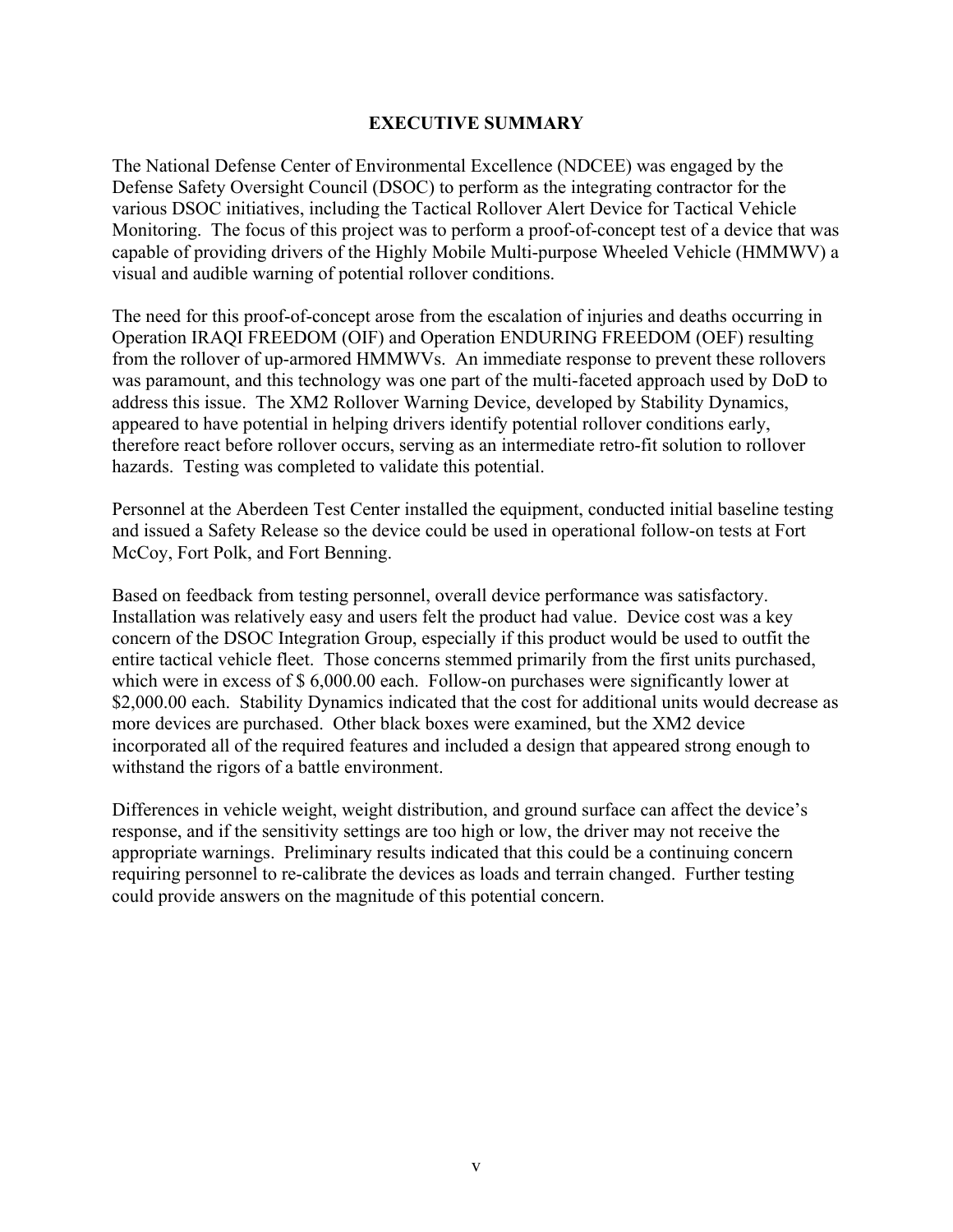#### **1.0 INTRODUCTION AND BACKGROUND**

According to data provided by the Office of the Secretary of Defense, preventable mishaps are reducing DoD operational readiness and costing the Department over \$3.5 billion dollars annually. Nearly 1.2 million military personnel are injured each year with over 30 thousand of the injured requiring hospitalization or assignment to quarters. Former Defense Secretary, Donald Rumsfeld issued a memo addressing this issue on May 19, 2003, stating "World-Class Organizations does not tolerate preventable accidents" and directed a 50% department-wide mishap reduction. This challenge led to the establishment of the Defense Safety Oversight Council (DSOC). The Secretary later increased this goal to a 75% mishap reduction effort.

The Service Safety Centers and the Deployment & Operations Task Force (D&O TF) identified tactical vehicle rollovers as a key concern. Between FY02 and FY06 tactical vehicles had been involved in nearly 500 accidents in Operation IRAQI FREEDOM (OIF) and Operation ENDURING FREEDOM (OEF), and according to data provided by service safety centers, these rollovers killed nearly 100 service members. In response to this alarming situation the D&O TF formed a tactical vehicle working group that suggested "black box technology" as a potential risk mitigation solution.

#### **1.1 Purpose**

The purpose of this task was to validate if black boxes could demonstrate potential as a tactical vehicle mishap intervention solution. It is important to note the term "black box" is a generic term for a Commercial Off-The Shelf (COTS) electronic device that in this case is designed to provide early warning of an impending rollover condition. During field testing and in project documentation, additional terms and acronyms were used to refer the same device, including:

- XM2 Rollover Warning Device
- LG Alert Rollover Warning Device
- Stability Dynamics XM2 Rollover Warning Device
- CTAD Commercial, off-the-shelf, Tactical Awareness Device
- RAD Rollover Alert Device

#### **1.2 Subtask Rationale and Report Focus**

Tactical vehicle rollovers escalated dramatically after HMMWVs were uparmored. Though no formal study results are available yet, notional data indicates the causes of many of the rollovers could be from driving too fast for road conditions and/or due to distraction/failure to remain alert. Feedback from leadership in the field indicated that another factor affecting the increasing rollovers was that many incidental drivers were inexperienced and unfamiliar with the elevated center of gravity associated with the increased weight of the uparmored vehicles, a condition that made them more susceptible to rollovers. Figure 1 provides an image of a HMMWV.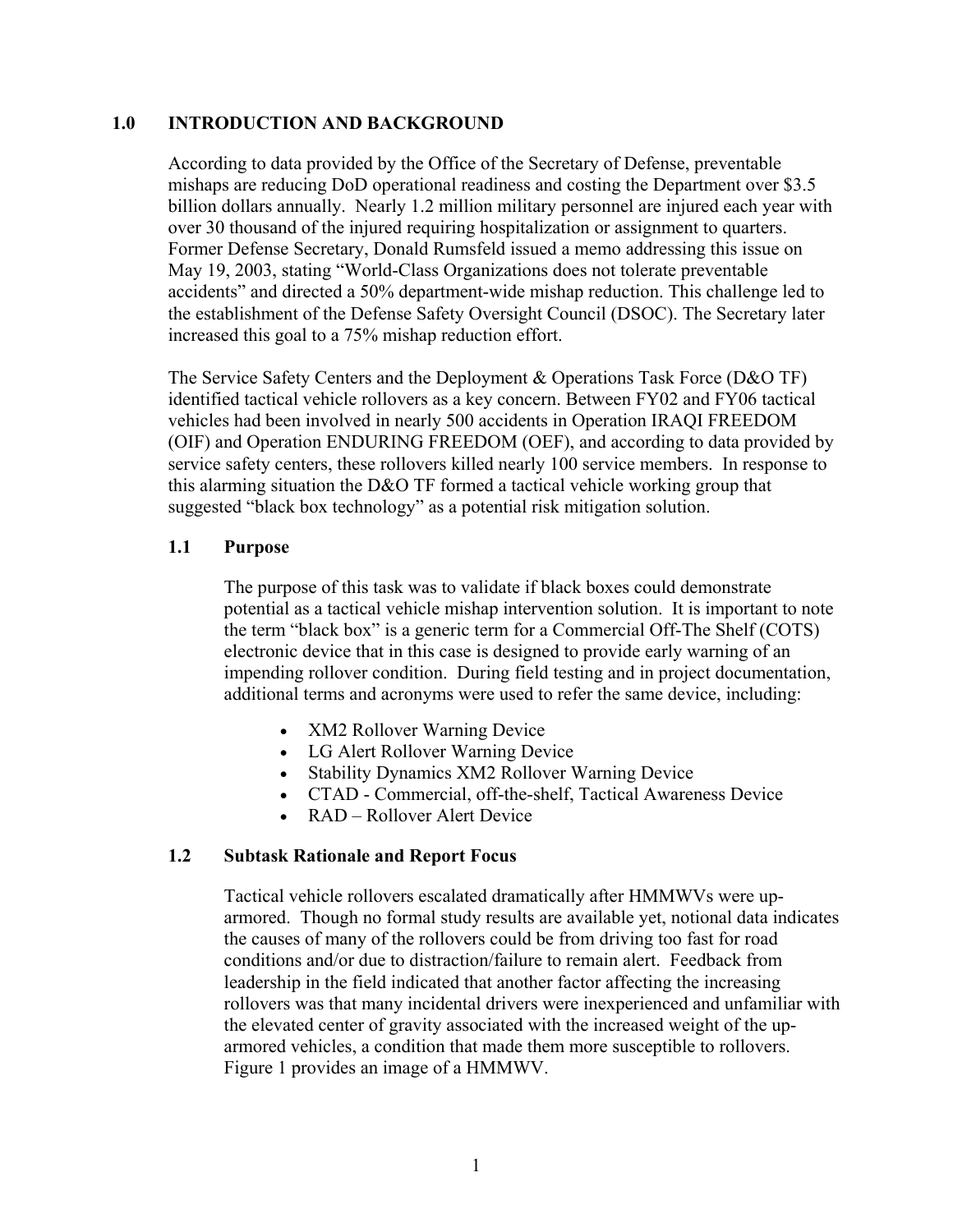

**Figure 1. M1114 HMMWV with Outriggers** 

## **2.0 PROJECT OVERVIEW**

Project team members and an overview of the project's technical approach are outlined in this section.

#### **2.1 Project Team**

The Government project team for this effort consists of, but is not limited to, the following organizations:

Government Stakeholders OSD RP&A DSOC Deployment & Operations Task Force Joint Tactical Vehicle Working Group U.S. Army Combat Readiness Command U.S. Army Test and Evaluation Command, Aberdeen, MD Fort McCoy, WI Fort Polk, LA Fort Benning, GA

Other Team Members include the NDCEE and its subcontractor, Stability Dynamics. The NDCEE's primary role in this sub-task was as overall project manager and to provide sub-contractual oversight. The NDCEE worked closely with government stakeholders to identify the technical and procurement requirements associated with this technology as well as interfacing with the DSOC Task Forces and OSD RP&A.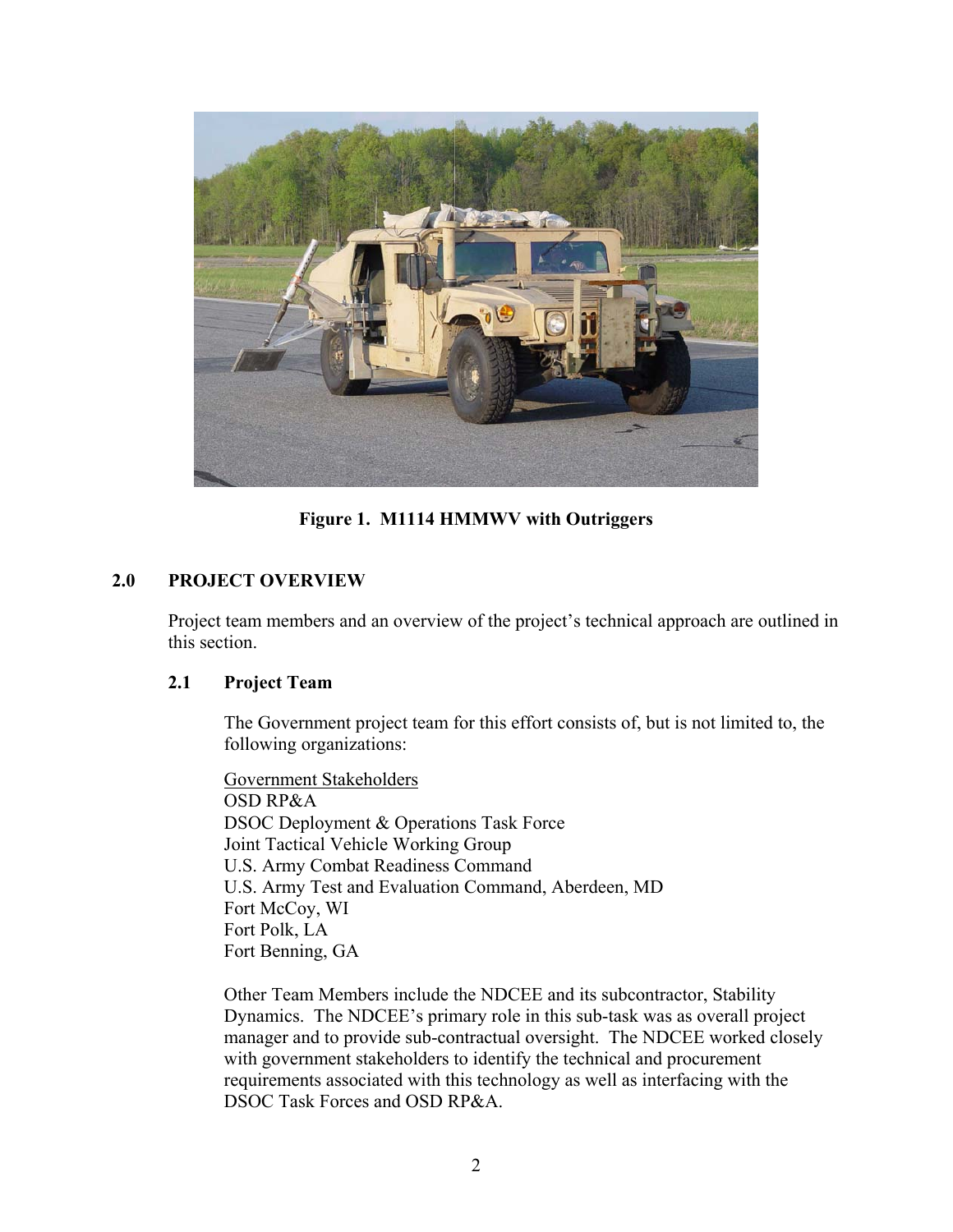#### **2.2 Technical Approach**

Elements associated with this task included:

- Identification and procurement of COTS product.
- Coordination of the Safety Release Testing.
- Implementation of the pilot program to assess Rollover Alert Device (RAD) performance.
- Evaluation of Results and Presentation of findings to the DSOC and DSOC Task Forces.

#### **3.0 PROCUREMENT, TEST AND EVALUATION RESULTS**

#### **3.1 Identify and Procure Black Box Product**

The NDCEE researched a number of commercially available black box devices as part of the due diligence process, which included technologies identified by:

- Stability Dynamics
- US Department of Transportation Intelligent Vehicle Report
- Frost and Sullivan Commercial Vehicle Report
- Federal Highway Administration report on Technology Practices in Europe.
- US Insurance Industry
- Altra Technologies Incorporated
- Competitive Technologies Incorporated

The XM2 Rollover Warning Device manufactured by Stability Dynamics was selected for safety release testing based on its "hardening" for military combat environments and on the recommendations provided by the US Army and the DSOC Deployment and Operations Task Force. Two XM2 Rollover Warning Devices were initially procured and directly shipped to the U.S. Army Aberdeen Test Center (ATC), Aberdeen Proving Grounds, Maryland, for the safety release testing. Upon successful testing and a signed safety release, six additional devices were ordered and delivered to the approved follow-on test facilities. The configuration and specifications of the devices were identical in all tests.

#### **3.1.1 Device Functional Description**

The XM2 Rollover Warning Device is intended for use as an early warning system to alert drivers when they are on the verge of exceeding the maximum mobility limits of the vehicle based on calibration inputs for the specific vehicle characteristics, loads and terrain. This rollover device can be used on many different types of vehicles but in this case was designed specifically for installation on HMMWVs.

Accelerometers measure lateral gravitational force (g-forces) perpendicular to the vehicle's direction in real time. If the pre-defined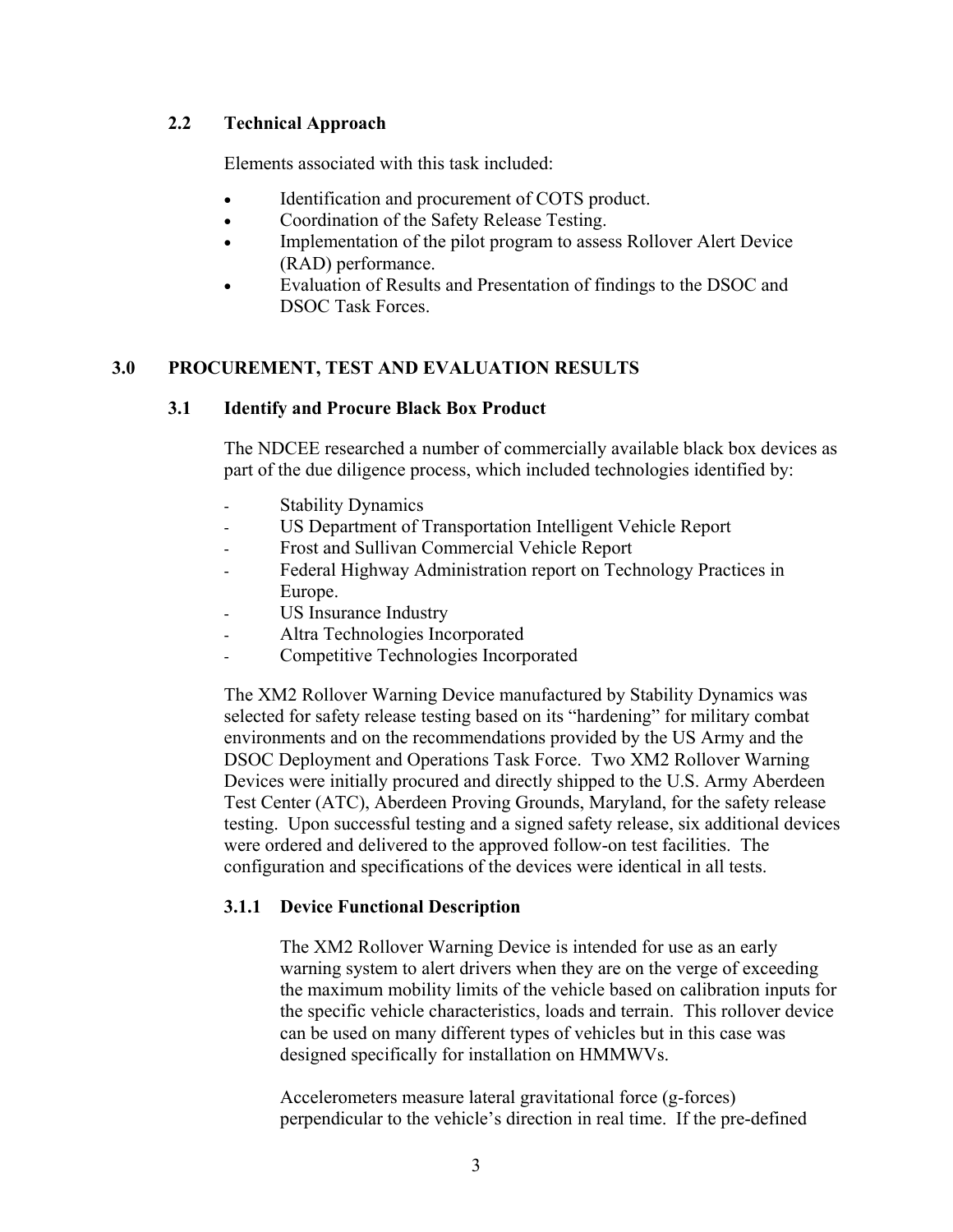operator limits are exceeded an audible alarm will sound. Vertical gforces perpendicular to the road surface also are displayed for driver monitoring purposes. This function can aid in surface grade determinations as well provide audible warnings. But in this test no audible alerts were associated.

Lateral and vertical sensitivity can be adjusted using digital push buttons on the front of the base unit. "00" is the least sensitive setting and "99" is the most sensitive setting.

The accelerometers are housed in the base unit and comprise the passive rollover sensor (see Figure 2).



#### **Figure 2. Base Unit Mounted on Inside Left Panel in Front of Driver's Side Door**

The driver's display consists of ten Light Emitting Diodes (LEDs) for each lateral direction (left and right) and ten LEDs for each vertical direction (up and down). For each lateral and vertical direction, the six LEDs closest to the zero point (center of display) are green. The seventh and eighth LEDs are yellow, and the ninth and tenth LEDs are red. The eighth and tenth lateral LEDs are accompanied by audible warnings. A picture of the display is shown in Figure 3.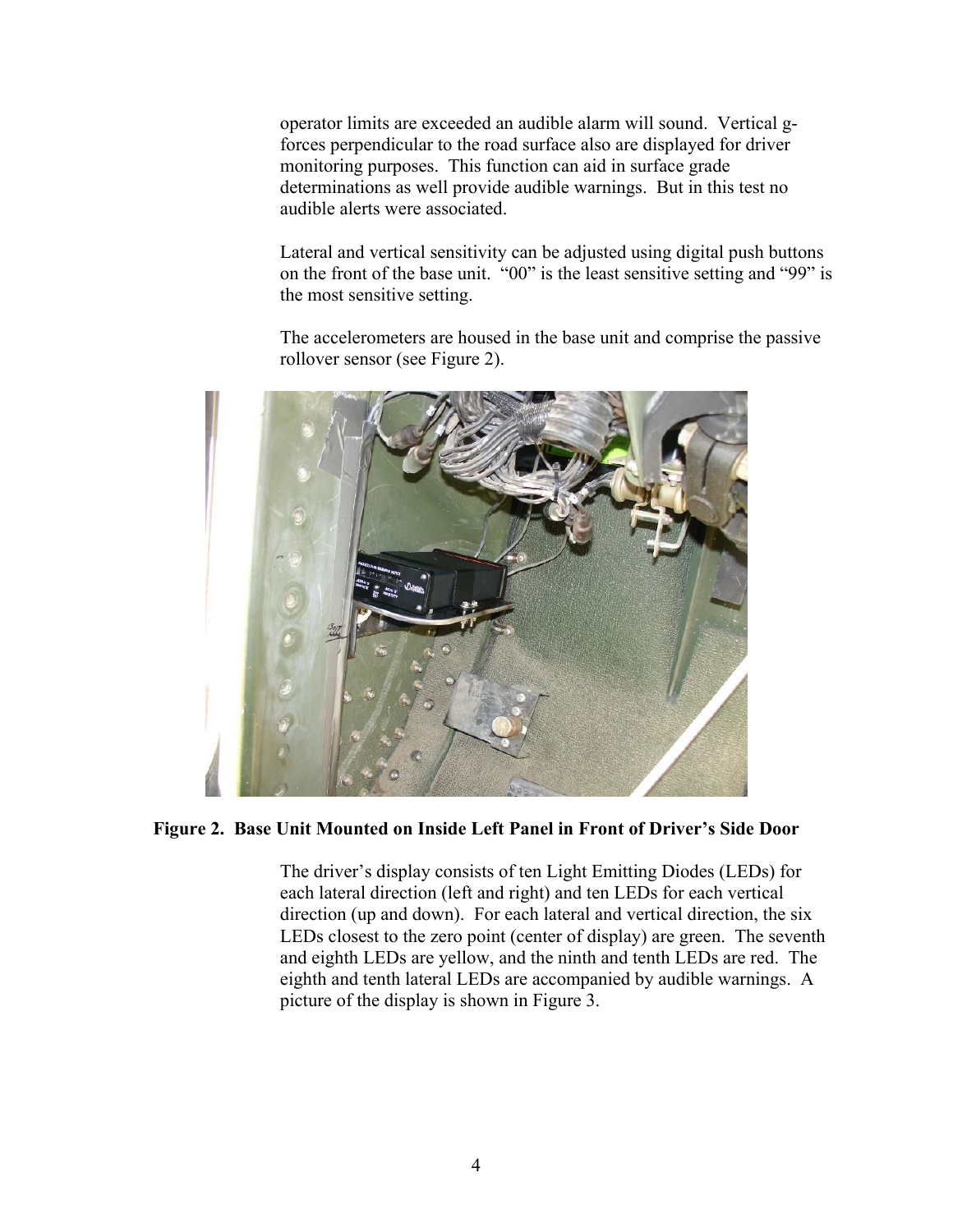

**Figure 3. Rollover Warning Device Driver's Display** 



**Figure 4. Driver's Display Mounted in Top Left Corner of M1114 Cab** 

The above picture of the display illustrates the display mounting point located in the top left corner of a M1114 HMMWV cab. This location was initially chosen by the test facility due to ease of installation. However, the indicator is located out of the normal driver field of view in this configuration requiring the driver to shift vision from the road to read the display. The Combat Readiness Center (CRC) recognized this hazard and had the indicator relocated toward the center. A Safety Confirmation Test will be required to determine the ideal location for the device.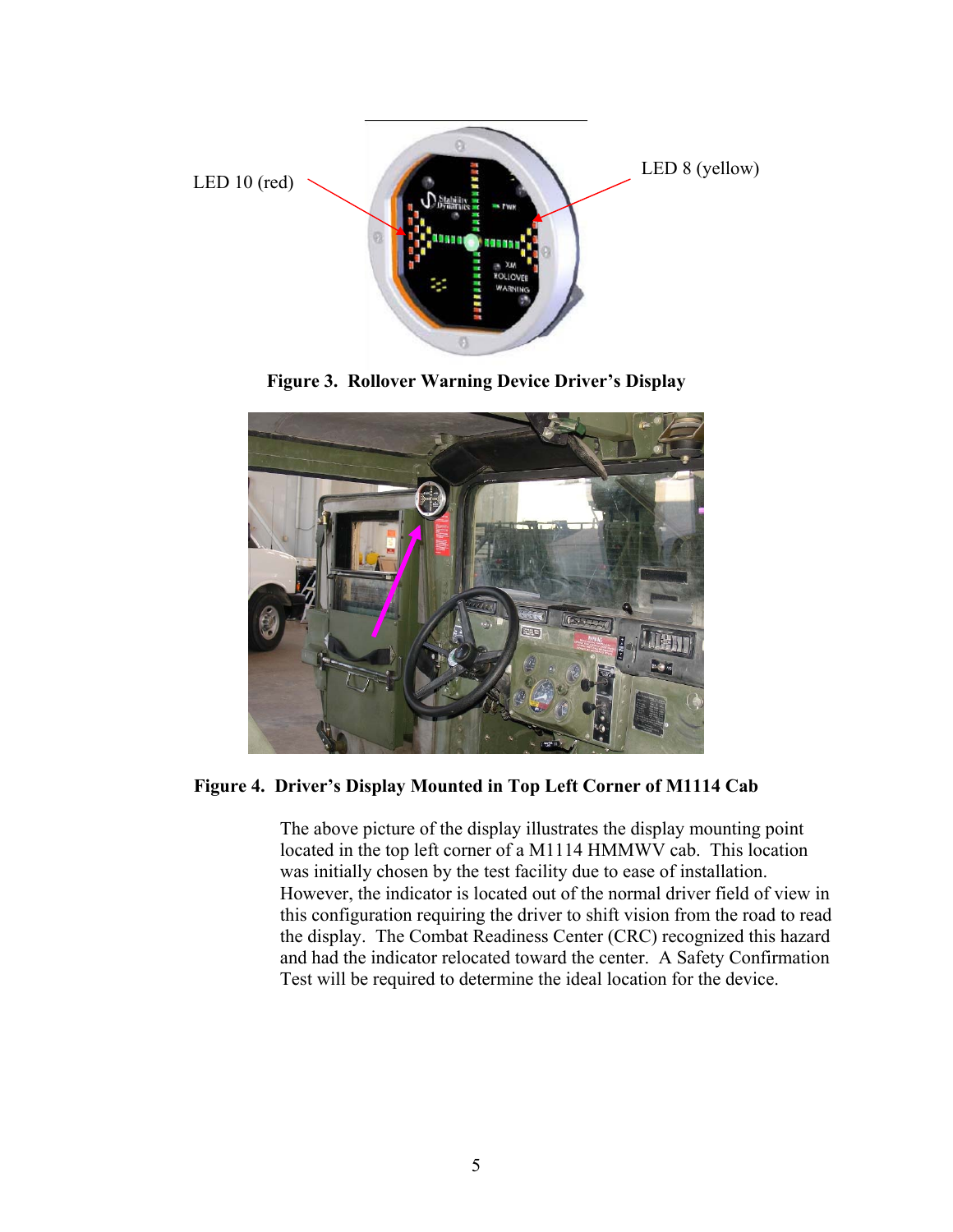

#### **Figure 5. Warning Siren Mounted Above the Driver's Seatbelt Shoulder Mount)**

The audible alarm, shown above in Figure 5, is the final component of the Warning Device. The alarm will emit a high volume and pitch squawk when the preset sensitivity setting is exceeded; in this case, LED 10. This alarm warns the driver that the lateral acceleration limit has been reached. A speaker built into the LG Alert Base Unit also emits a moderate beeping warning when the driver's display reaches its preset sensitivity setting; in this case LED 8 and LED 9.

Further description is provided in the Stability Dynamics' XM2 User/Installation Manual, which is located in Appendix B.

#### **3.2 Coordination of Safety Release Testing**

ATC personnel conducted the initial testing of the black boxes to gauge effectiveness of the rollover device in a controlled testing environment. Results of these tests were used to develop a safety release for units participating in the follow-on operational testing.

According to the ATC test plan, Appendix C, parameters including safety and health, physical characteristics, tilt table, side slopes, steering and handling, and endurance were examined.

This project portion of the test began on October 3, 2005. ATC completed their assessment of the device on April 25, 2006 and subsequently issued a recommendation for safety release to support the use of the Stability Dynamic's rollover alert device for follow-on testing. An overview of the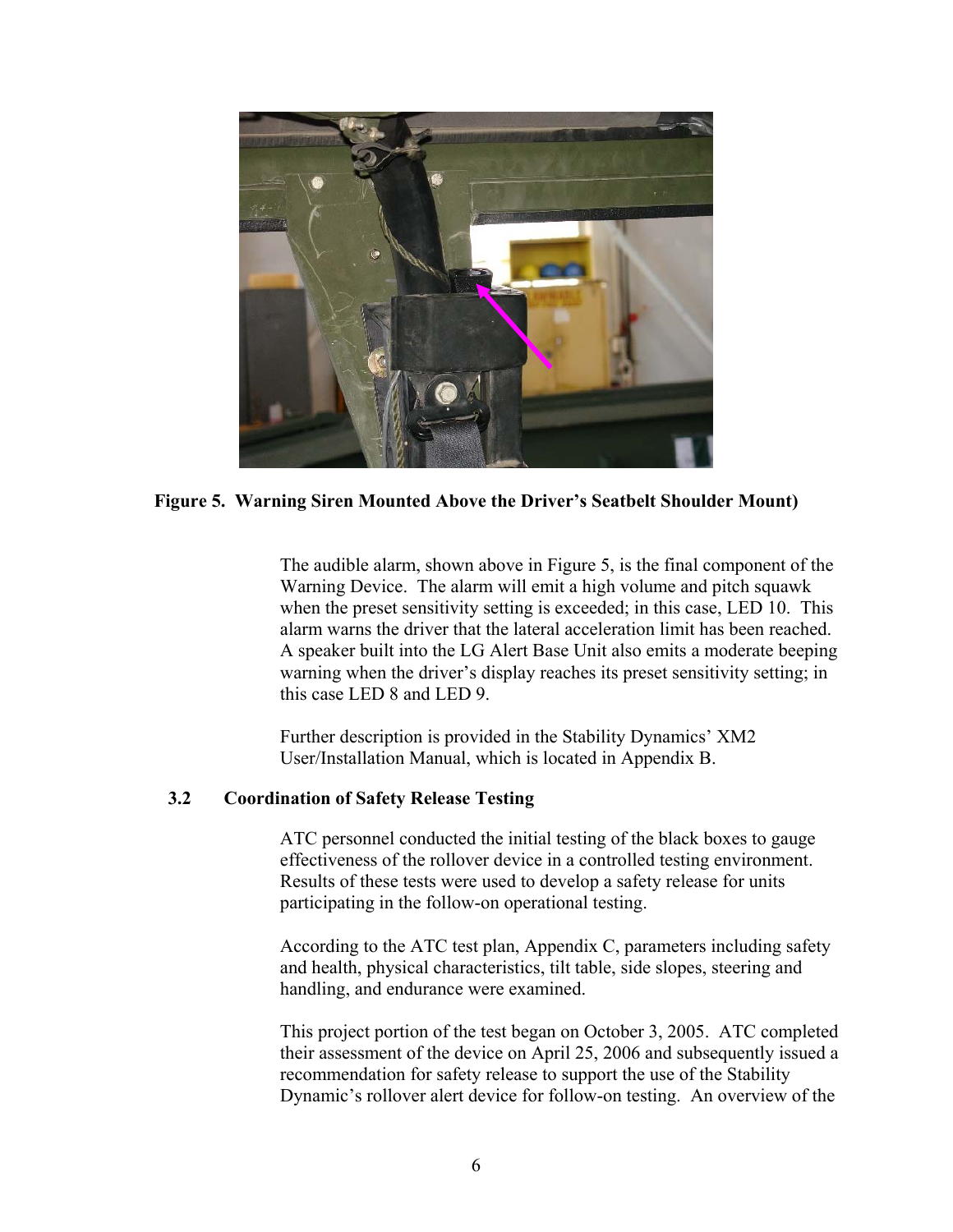testing protocol and results is provided below. A copy of the safety release recommendation is located in Appendix D.

## **3.2.1 Tests Conducted and Results**

ATC conducted testing on the device installed on M1114 HMMWVs. Various parameters of automotive performance and human factors engineering were assessed, and the results of each parameter were summarized from the safety release recommendation.

#### **3.2.2 Automotive Performance – Physical Dimensions**

The M1114 HMMWV was equipped with Goodyear Wrangler MT 37x12.5R16.5LT radial tubeless tires; all testing was conducted with the front tires inflated to 30 pounds per square inch (psi) and the rear tires inflated to 40 psi. The physical dimensions of the M1114 HMMWV at gross vehicle weight (GVW) are presented in Table 1.

#### **Table 1. Physical Dimensions, M1114 HMMWV with LG Alert Rollover Sensor at GVW**

| <b>Parameter</b>   | Location                                            | <b>Measurement</b> |       |  |
|--------------------|-----------------------------------------------------|--------------------|-------|--|
|                    |                                                     | in.                | cm    |  |
| Overall Length     | Front frame rails to pintle bracket                 | 185.4              | 470.9 |  |
| Overall Width      | Front door handles                                  | 90.3               | 229.4 |  |
| Overall Height     | Gun mount (no gun installed)                        | 73.0               | 185.4 |  |
| Wheelbase          | Axle No. 1 to Axle No. 2                            | 130.2              | 330.7 |  |
| <b>Tread Width</b> | Axle No. 1                                          | 71.3               | 181.1 |  |
| Effective Length*  | Front of Axle No. 1 tire to rear of Axle No. 2 tire | 169.2              | 429.8 |  |
| Effective Width*   | Front tire bulge                                    | 84.0               | 213.4 |  |

**\*Measured at 0.5 meters above ground or lower in accordance with Allied Vehicle Testing Publication (AVTP) 03- 160W** 

#### **3.2.3 Automotive Performance – Weight Distribution**

Weight distribution data were taken with the vehicle fully fueled and the operator in the vehicle. The weight distribution of the M1114 HMMWV at GVW is presented in Table 2.

|       | Weight    |       |            |       |       |       |
|-------|-----------|-------|------------|-------|-------|-------|
| Axle  | Left side |       | Right side |       | Total |       |
|       | kg        | lb    | kg         | lb    | Kg    | 1b    |
| Front | ,285      | 2,830 | 1,300      | 2,870 | 2,585 | 5,700 |
| Rear  | 1,440     | 3,180 | 1,440      | 3,180 | 2,880 | 6,360 |
| Total | 2,725     | 6,010 | 2,740      | 6,050 | 5,465 | 2,060 |

#### **Table 2. Weight Distribution, M1114 HMMWV at GVW**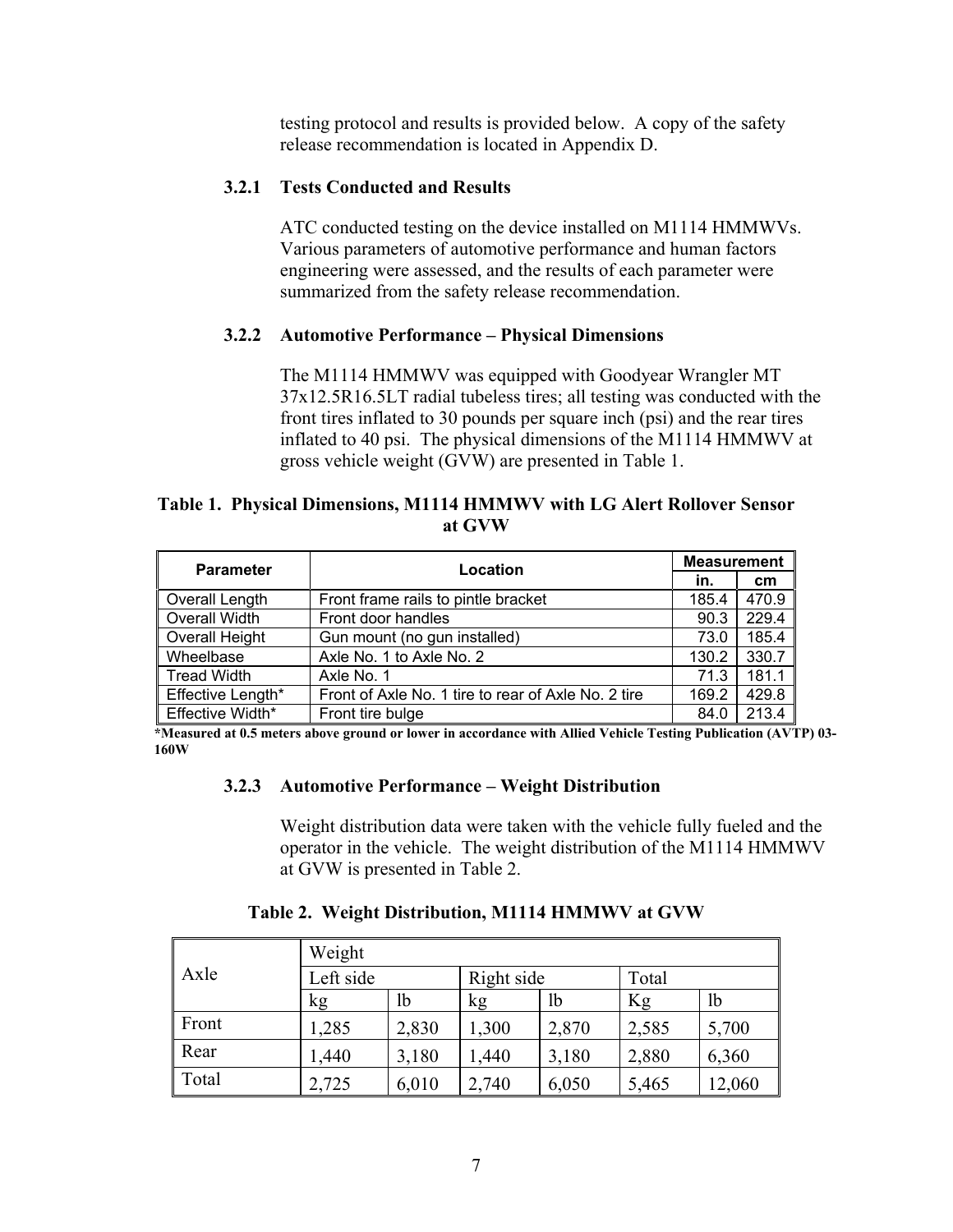#### **3.2.4 Automotive Performance – Center of Gravity (CG)**

The lateral and longitudinal orthogonal CG locations were determined using the weight distribution, wheelbase, and tread measurements of the vehicle. The vertical CG component of the M1114 HMMWV was determined utilizing the reaction method outlined in TOP 2-2-800, Center of Gravity. The CG results for the M1114 HMMWV at GVW are presented in Table 3.

| Plane        | Reference                           | Measurement    |       |
|--------------|-------------------------------------|----------------|-------|
|              |                                     | -In            | cm    |
| Vertical     | Above level ground                  | 35.5           | 90.2  |
| Longitudinal | Forward of the rear axle centerline | 61.5           | 156.2 |
| Lateral      | Right of longitudinal centerline    | 0 <sup>1</sup> | 0.3   |

#### **Table 3. Center of Gravity Locations, M1114 HMMWV at GVW**

#### **3.2.5 Automotive Performance – Tilt Table**

The static rollover threshold of the vehicle was measured using the ATC Tilt Table. The vehicle was positioned on the table and tilted about its roll axis until the rollover threshold was achieved. Restraining straps with enough slack allowed the vehicle to move freely but prevented the vehicle from rolling off the table. Maximum side slope angle and simulated lateral acceleration were determined with both the curbside (right) and roadside (left) of the vehicle positioned upslope. A photograph of the M1114 HMMWV on the tilt table is presented in Figure 6.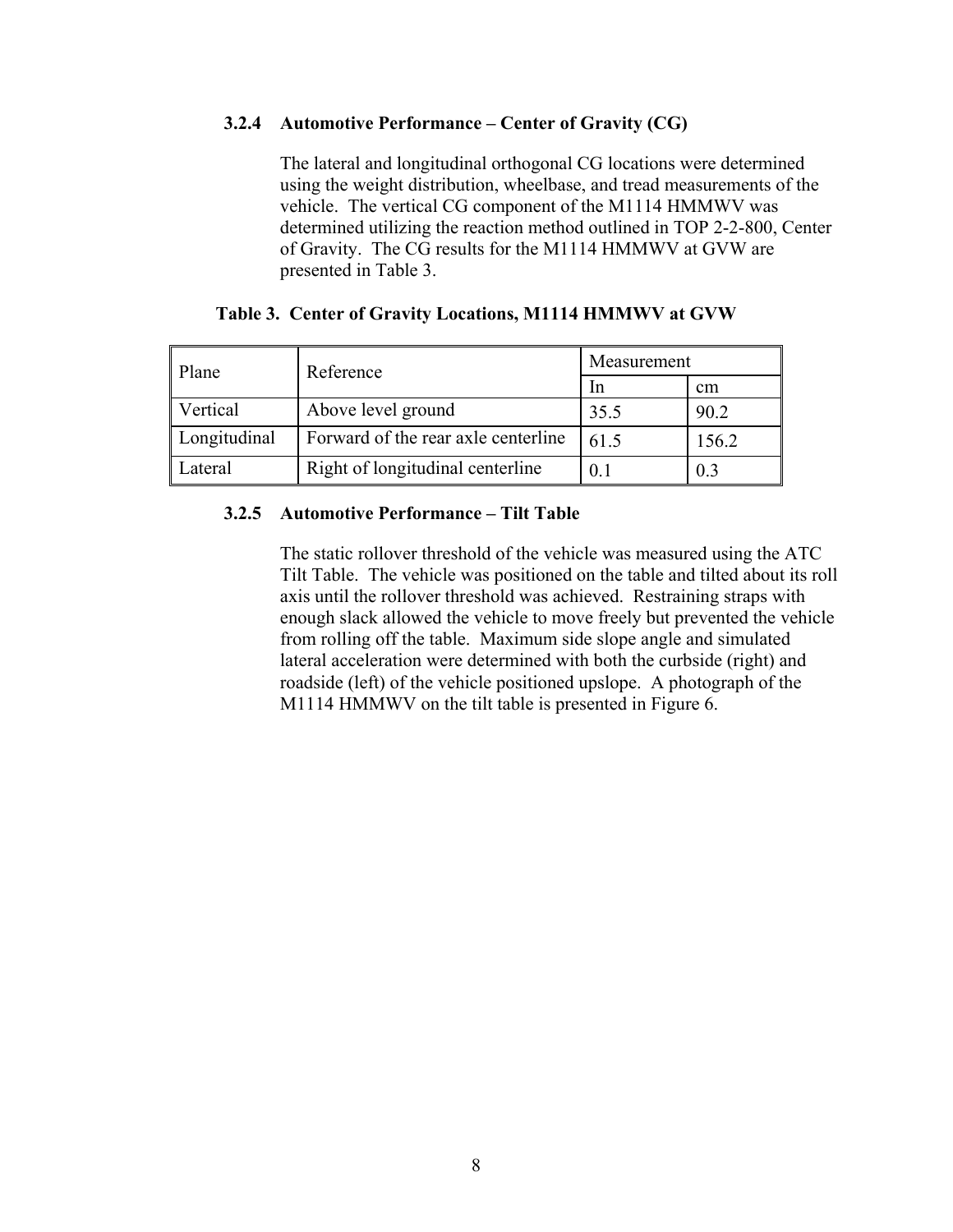

**Figure 6. M1114 HMMWV on the Tilt Table** 

Static rollover results for the M1114 HMMWV at GVW are presented in Table 4. A comparison of the static rollover results with the LG Alert Box preset tilt angle thresholds for activation of LED 8 and LED 10 is presented in Table 5. The preset tilt angle thresholds for LED 8 and LED 10 were obtained from the LG Alert Box User/Installation Manual.

|  |  | Table 4. Rollover Threshold Results, M1114 HMMWV at GVW |  |  |  |  |
|--|--|---------------------------------------------------------|--|--|--|--|
|--|--|---------------------------------------------------------|--|--|--|--|

| <b>Side Upslope</b> | Axle | <b>Tilt Angle,</b><br>degree | <b>Simulated Lateral</b><br>Acceleration, g's | <b>LG Alert Box Warnings</b> |
|---------------------|------|------------------------------|-----------------------------------------------|------------------------------|
|                     |      | 20.6                         | 0.38                                          | Yellow LED 8                 |
| Left                |      | 26.7                         | 0.50                                          | Red LED 10                   |
|                     | 2    | 37.9                         | 0.78                                          |                              |
|                     |      | 38.3                         | 0.79                                          |                              |
|                     |      | 26.3                         | 0.49                                          | Yellow LED 8                 |
| Right               |      | 31.6                         | 0.62                                          | Red LED 10                   |
|                     | 2    | 39.1                         | 0.81                                          |                              |
|                     |      | 39.3                         | 0.82                                          |                              |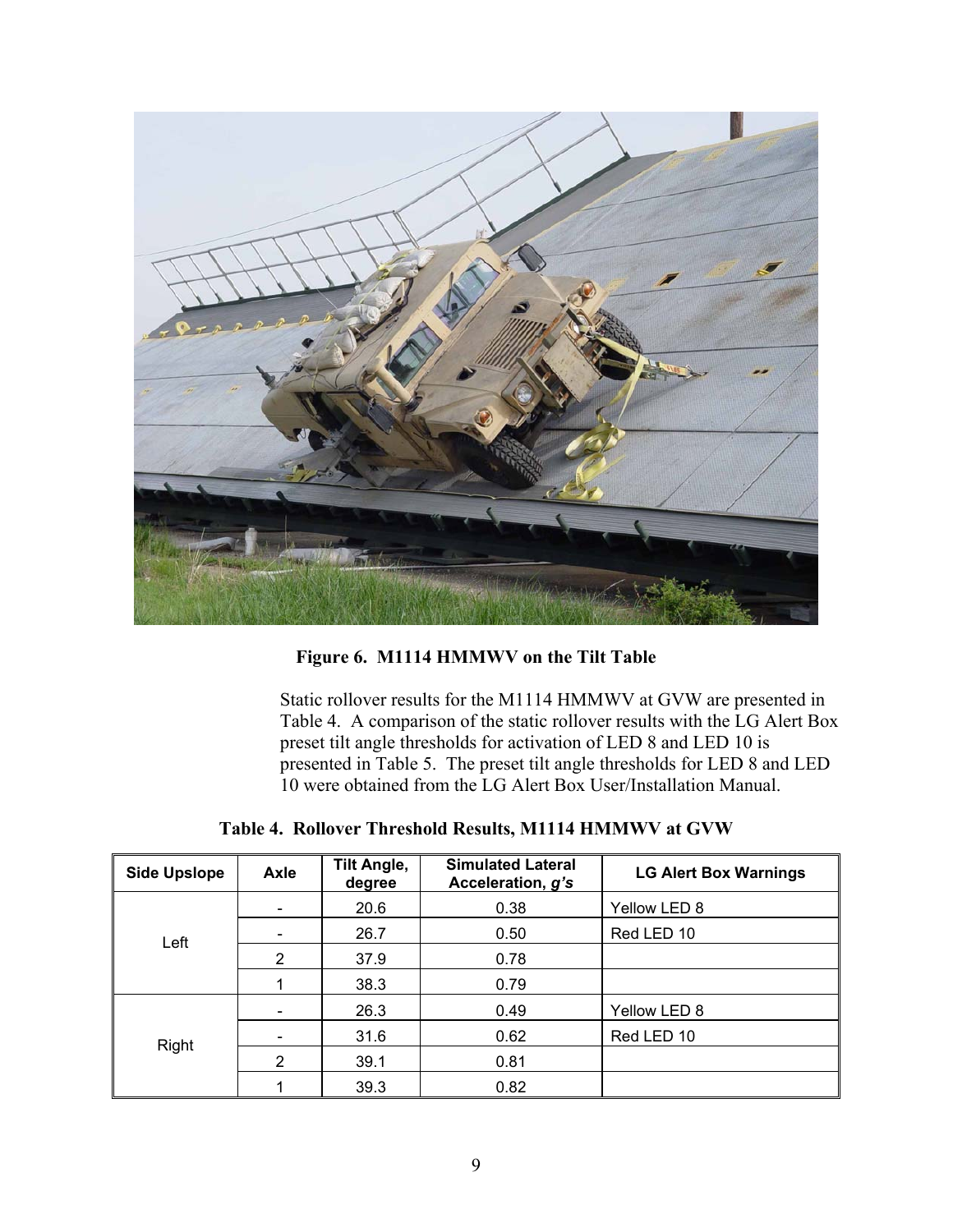#### **Table 5**. **Comparison of Rollover Threshold Results and LG Alert Box Preset Thresholds for Activation of LED 8 and LED 10**

| <b>LG Alert Box</b>  | <b>Preset Tilt Angle for</b> | <b>Measured Tilt Angle at Activation, degree</b> |                           |  |  |
|----------------------|------------------------------|--------------------------------------------------|---------------------------|--|--|
| <b>Warning Light</b> | <b>Activation, degree</b>    | <b>Left Side Upslope</b>                         | <b>Right Side Upslope</b> |  |  |
| LED 8                | 25.9                         | 20.6                                             | 26.3                      |  |  |
| LED 10               | 33.3                         | 26.7                                             | 31.6                      |  |  |

As previously mentioned, lateral and vertical sensitivity can be adjusted using digital push buttons on the front of the LG Alert Box Base Unit, with "00" being the least sensitive setting and "99" the most sensitive setting. Tilt table testing was used to establish a safe sensitivity setting for the device. The above results were obtained with the sensitivity set to "20." The number of display LEDs activated increased in a linear fashion as tilt angle increased. LED 10 (and its accompanying audible warning) activated at a tilt angle equivalent to 70 percent of the M1114 HMMWV rollover threshold (38.3 degrees) with the left side upslope and 80 percent of the rollover threshold (39.3 degrees) with the right side upslope.

#### **3.2.6 Automotive Performance – Steering Geometry**

The steering wheel rotated three complete turns and one quarter turn from one steering bump stop to the other for a total of 1,170 degrees. The wheel angles at full left and right steer for the M1114 HMMWV are presented in Table 6. The steering ratio for M1114 HMMWV was calculated to be 16.0:1 (16.0 degrees of steering wheel travel to 1 degree of tire travel).

| <b>Steered Wheel Angle, degrees</b> |                    |                         |                    |  |  |  |
|-------------------------------------|--------------------|-------------------------|--------------------|--|--|--|
| <b>Full left steer</b>              |                    | <b>Full right steer</b> |                    |  |  |  |
| <b>Left wheel</b>                   | <b>Right wheel</b> | <b>Left wheel</b>       | <b>Right wheel</b> |  |  |  |
| 36.5                                | 27 O               | 28.0                    | 36.5               |  |  |  |

**Table 6**. **Steering Geometry, M1114 HMMWV at GVW**

#### **3.2.7 Automotive Performance – Steady-state Circular Steer (Skid pad) Testing**

The steady-state cornering characteristics of the vehicle were determined on a clean, dry, level, and bituminous-concrete surface. The vehicle was operated at a constant speed around a circular test course with a diameter of 200 feet. Testing was conducted in both the left and right steer directions starting at 5 mph and continuing to a maximum attainable safe speed. The vehicle was fitted with an outrigger system for safety during testing.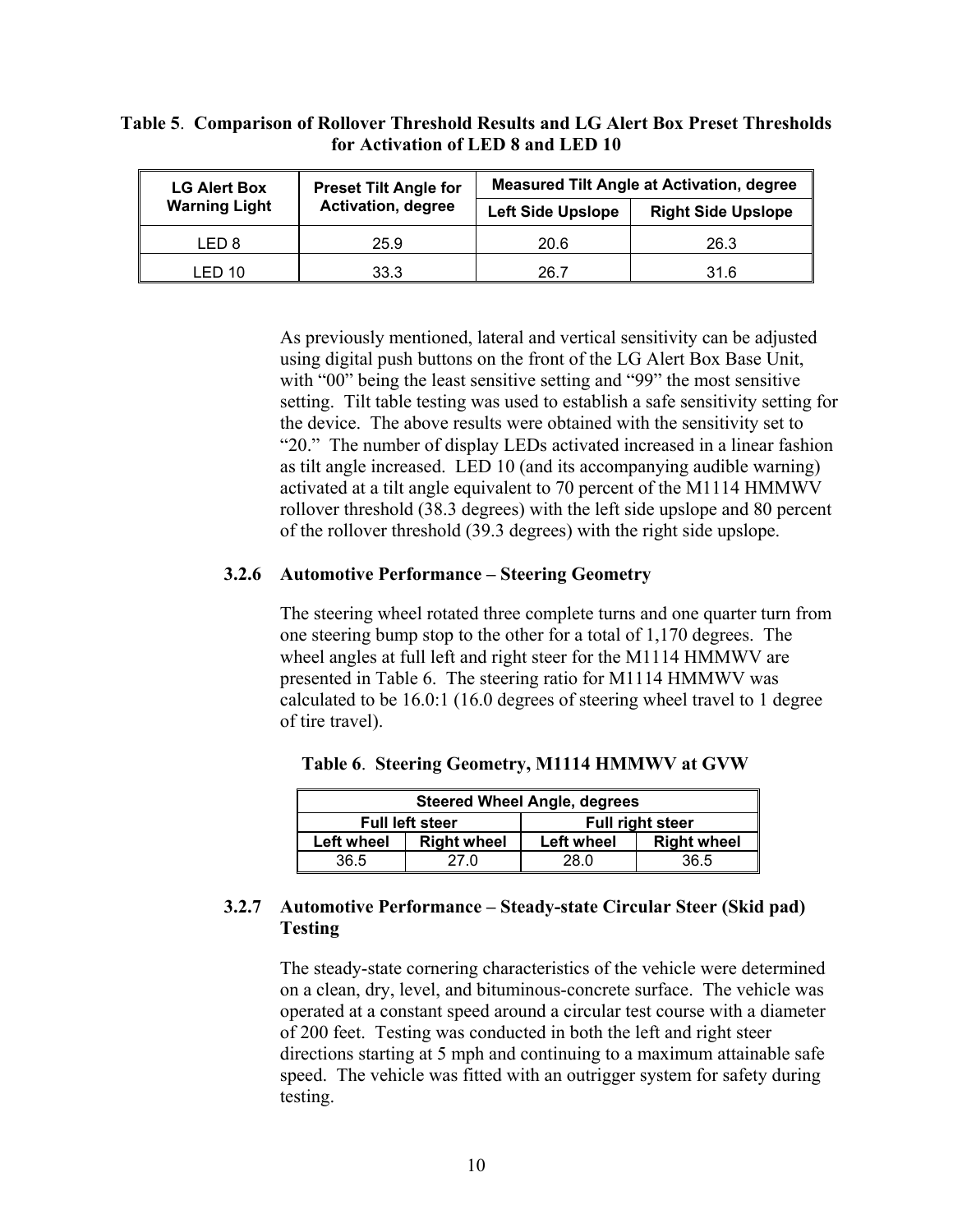At each discrete road speed, the vehicle's steering wheel angle, yaw rate, longitudinal and lateral speed were recorded on the ATC developed Advanced On-Board Computer System (ADOCS) to assess the handling characteristics. These data can be used to determine whether the vehicle under steers, over steers or exhibits neutral steer characteristics at a given level of lateral acceleration.

To maximize safety and controllability, a vehicle that under steers is highly desirable at all levels of lateral acceleration. More easily controlled by an average driver, an under steering vehicle is inherently directionally stable and will tend to continue in a straight line when the traction limit is exceeded. Conversely, an over steering vehicle moves toward directional instability and tends to tighten its turn when the traction limit is exceeded.

A comparison of the LG Alert Box preset lateral acceleration thresholds and the measured lateral accelerations for activation of LED 8 and LED 10 is presented in Table 7. A comparison of the lateral accelerations at which LED 10 was triggered and the maximum sustained lateral accelerations for each steer direction is presented in Table 8.

**Table 7**. **LG Alert Box Preset Lateral Acceleration Thresholds and Measured Lateral Accelerations for Activation of LED 8 and LED 10**

| <b>Steer</b>     | <b>Lateral Acceleration for Activation of</b><br>LED 8, $q$ 's |                 | <b>Lateral Acceleration for Activation of LED</b><br>10, $q$ 's |                 |
|------------------|----------------------------------------------------------------|-----------------|-----------------------------------------------------------------|-----------------|
| <b>Direction</b> | <b>Preset</b>                                                  | <b>Measured</b> | <b>Preset</b>                                                   | <b>Measured</b> |
| .eft             | 0.44                                                           | 0.36            | 0.55                                                            | 0.42            |
| Right            | 0.44                                                           | 0.36            | 0.55                                                            | 0.48            |

**Table 8**. **Lateral Acceleration Corresponding to Activation of LED 10 and M1114 HMMWV Maximum Sustained Lateral Accelerations**

| <b>Steer</b><br><b>Direction</b> | <b>Lateral Acceleration</b><br>at Activation of LED<br>10, $g$ 's | <b>Maximum Sustained</b><br><b>Lateral Acceleration,</b><br>g's |  |
|----------------------------------|-------------------------------------------------------------------|-----------------------------------------------------------------|--|
| Left                             | O 42                                                              | 0.50                                                            |  |
| Right                            | በ 48                                                              | በ 49                                                            |  |

The M1114 HMMWV generally exhibited slight under steer characteristics throughout the speed range tested in both steer directions; no significant over steer characteristics were shown throughout testing.

During the skid pad test, LED 8 and LED 10 activated at lateral acceleration levels that were lower than the preset thresholds. Activation of LED 10 occurred at a lower lateral acceleration (0.42 g's) in the left steer direction than in the right steer direction (0.48 g's). LED 10 activated at 84 percent and 98 percent of the maximum sustained lateral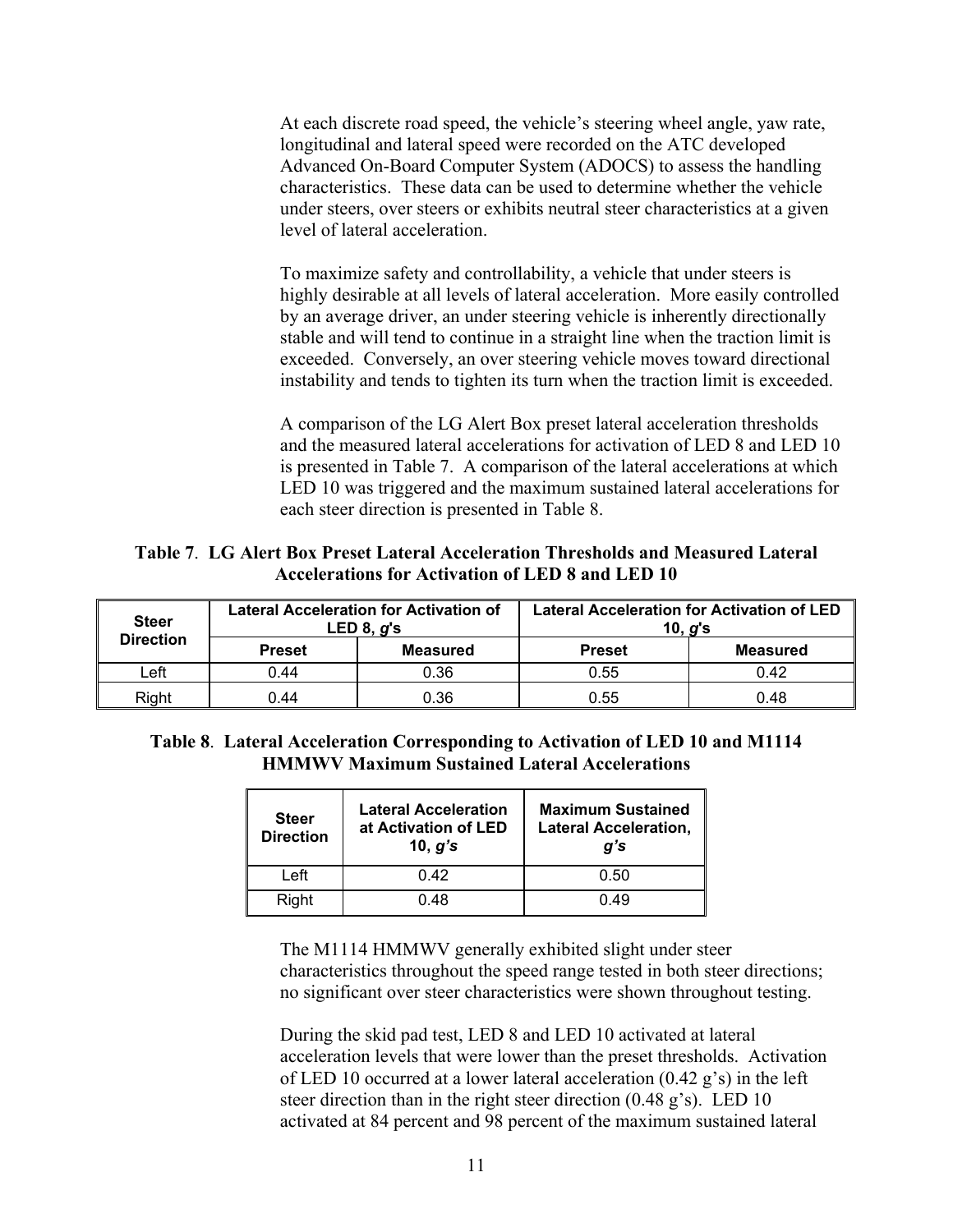acceleration in the left and right steer directions, respectively. Activation of LED 8 occurred at 72 percent and 73 percent of the maximum sustained lateral acceleration in the left and right steer directions, respectively. The performance of the LG Alert Box was considered adequate because the first audible alarm (LED 8) activated at lateral accelerations low enough to give the driver sufficient time to reduce speed and avert an unstable situation.

#### **3.2.8 Automotive Performance – Emergency Lane Change**

The emergency handling characteristics of the vehicle were determined on the TOP and NATO Lane Change Courses, which were set up on the main runway at Phillips Army Airfield. Course boundary limits were defined using traffic pylons. Throughout each lane change maneuver, the driver attempted to maintain a constant speed while applying the smoothest steering inputs necessary to successfully negotiate the course. Testing began at 20 mph through each course, with small speed increases for subsequent runs until the vehicle achieved its maximum, stable speed (no wheel lift off/excessive vehicle slide) while staying within the course limits or until the driver could no longer negotiate the course without striking pylons. Diagrams of the TOP and NATO Lane Change Courses are presented in Figures 7 and 8, respectively.



 $W = 3.7$  meters (12.0 ft)  $D = 1.5$  x turning circle diameter of the vehicle = 21.6 meters (71.0 ft)

**Figure 7. TOP Lane Change Course Dimensions, M1114 HMMWV**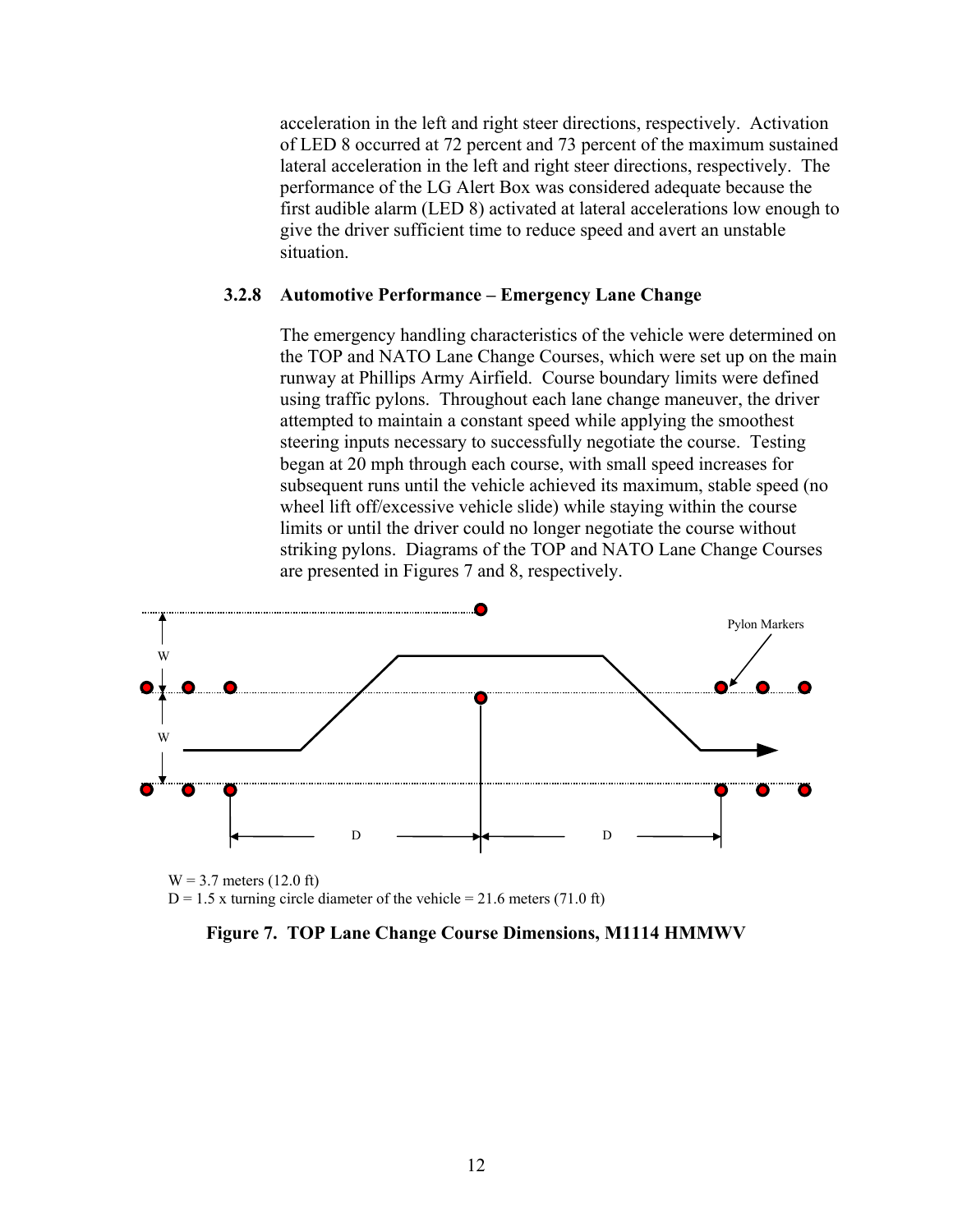

#### **Figure 8. NATO Lane Change Course Dimensions, M1114 HMMWV**

The maximum average speeds and peak lateral accelerations achieved by the M1114 HMMWV at GVW, through the NATO and TOP Lane Change Courses, are presented in Table 9.

| <b>Maximum Average Speed,</b><br>Lane Change |      | Peak Lateral Acceleration, g's |                |  |
|----------------------------------------------|------|--------------------------------|----------------|--|
| Course                                       | mph  | <b>Minimum</b>                 | <b>Maximum</b> |  |
| TOP                                          | 36.0 | $-0.90$                        | 0.72           |  |
| NATO                                         |      | -0.39                          | () 46          |  |

**Table 9**. **Lane Change Results, M1114 HMMWV at GVW**

The M1114 HMMWV successfully completed the TOP Lane Change Course at a maximum average speed of 36 mph. The lateral acceleration levels measured through the TOP course were significantly higher than the levels measured through the NATO course. This was expected, because the length of the TOP course was significantly shorter than the NATO course. LED 8 was activated during every run at target speeds of 32 mph and above. LED 9 was activated during six of nine runs at target speeds of 32 mph and above. LED 10 was activated during two of nine runs at target speeds of 32 mph and above.

The M1114 HMMWV successfully completed the NATO Lane Change Course at a maximum average speed of 40.1 mph. Neither LED 9 nor LED 10 (red alerts) was triggered during any run through the NATO Lane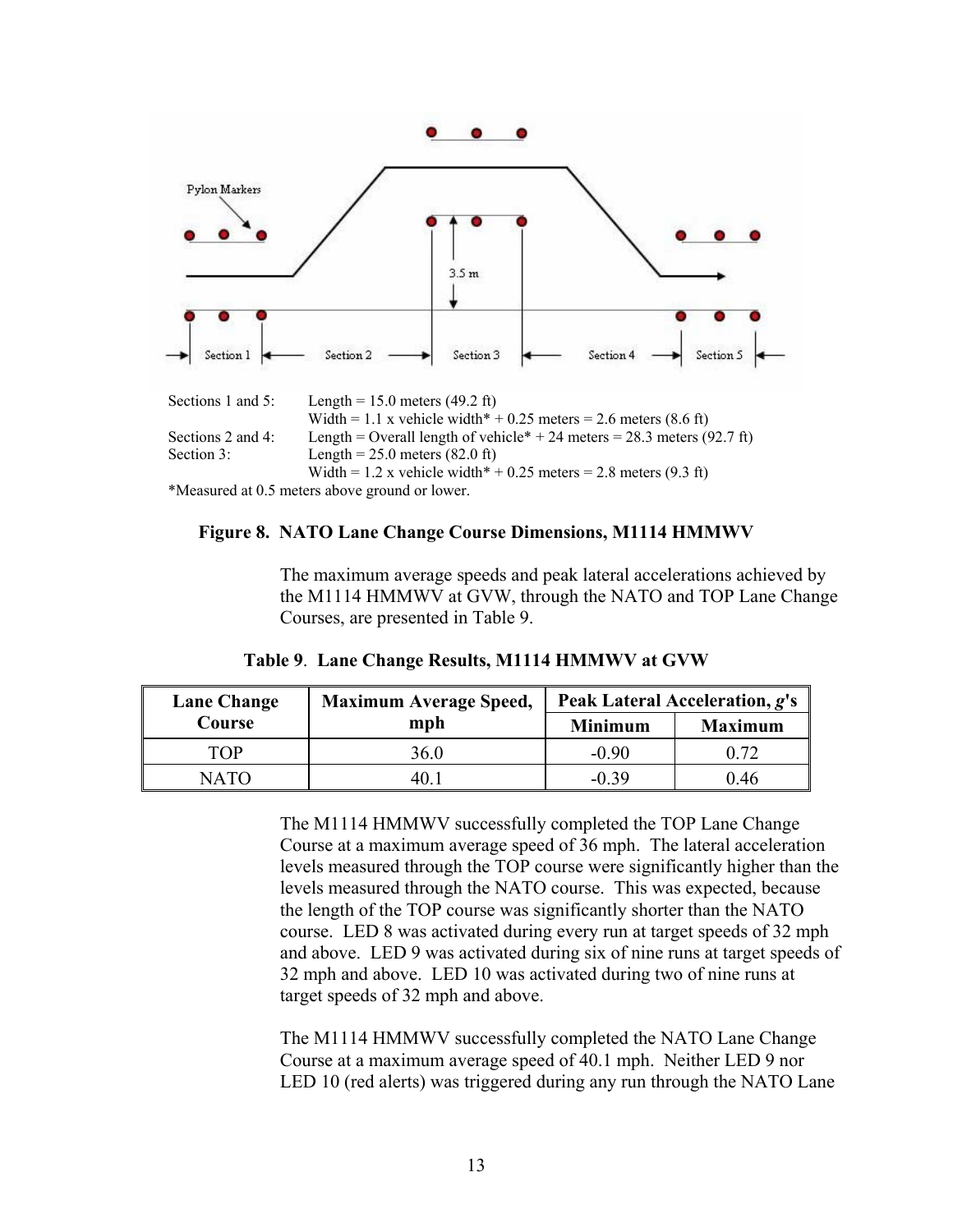Change Course. LED 7 and LED 8 (yellow alerts) were activated during nine of the fourteen runs at target speeds of 38 mph and above.

The M1114 HMMWV lane change results indicate that the LG Alert Box sensitivity needed to be adjusted so the alarm activates at lower lateral acceleration levels. LED 10 should have been triggered during each of the higher speed (34-36 mph) TOP lane change runs, because front and rear tire slide was observed during those runs. The LG Alert Box must activate the alarm prior to loss of traction to effectively alert the driver to vehicle instability that could lead to a rollover. Drivers reported that only the audible alarm was effective in alerting them to instability during a lane change maneuver, because the visual warnings required them to take their eyes off the road.

#### **3.2.9 Human Factors Engineering – Usability**

The LG Alert Box system was comprised of one driver's display (Figure 3), one base unit (Figure 2), and one warning siren (Figure 5).

The driver's display was mounted to the left front roof attachment bolt as seen in Figure 4. The driver's display was mounted so as not to disrupt the driver's field of vision and was close to eye level for safer viewing. The driver's display was large enough for the driver to distinguish the number of lights that were on, but doing so was more difficult while operating the vehicle.

The base unit was mounted against the driver's side kick panel inside the vehicle. While the driver had no need to access the base unit, technical personnel could easily reach the unit for adjustment.

The warning siren was mounted behind the driver's seat belt shoulder attachment on the turret ring support bar, which made it very easy for the driver and passengers to hear.

#### **3.2.10 Human Factors Engineering – Safety**

The driver's display was noted as being somewhat distracting during dynamic testing due to the changing display lights, especially during movements like the double lane change steering and handling test. The placement of the driver's display requires minimal movement of the driver's eyes from the road to the display, but at the same time introduces a minor distraction during highly dynamic maneuvers.

The warning siren, programmed to sound when the driver's display reaches LED 10, is placed in close proximity to the driver's left ear and may adversely startle the driver during aggressive maneuvers. However,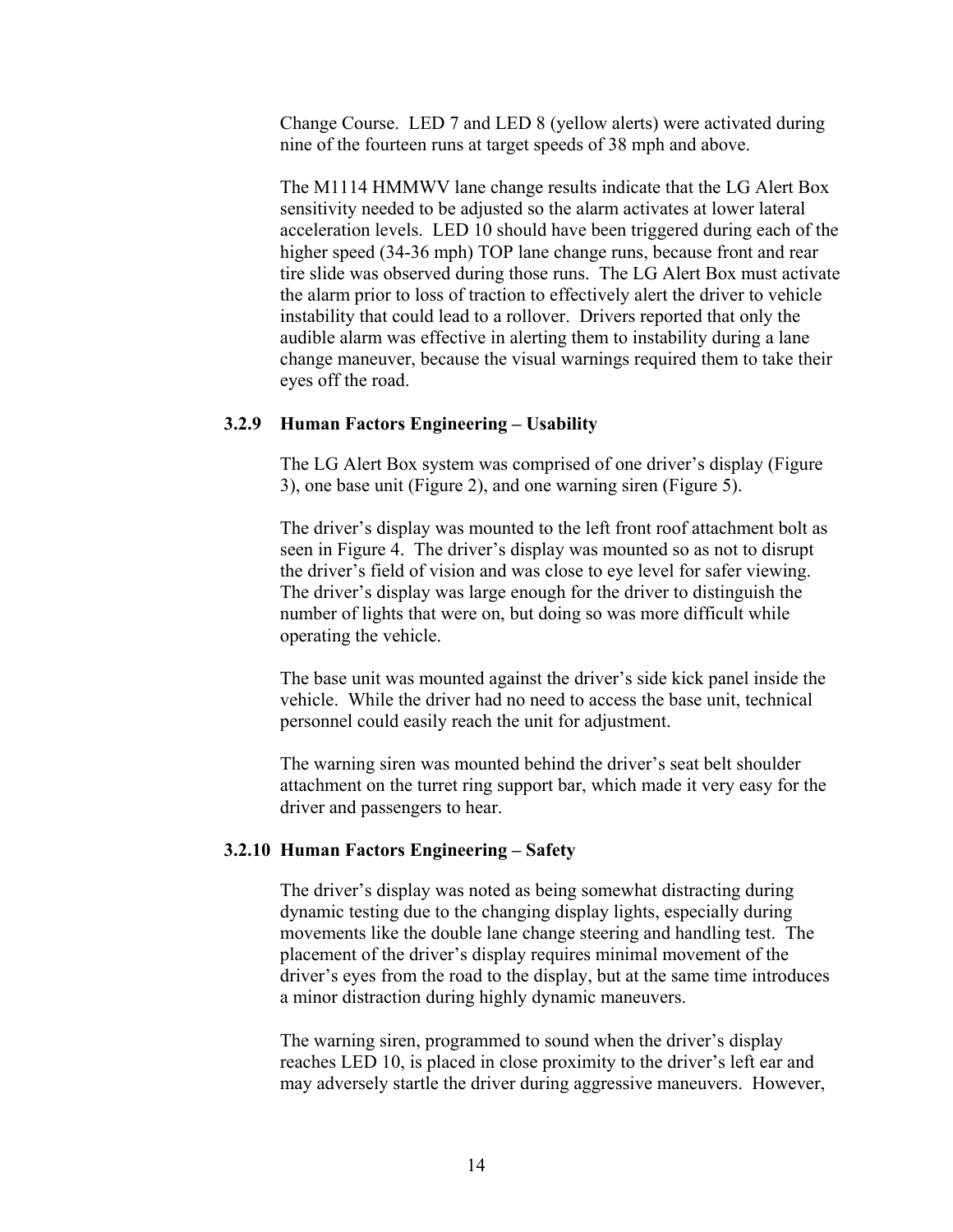no problems were noted by the driver during testing when the warning siren sounded.

#### **3.2.11 Human Factors Engineering – Ingress and Egress**

The base unit was mounted such that it protruded approximately 3 inches into the driver's leg area. This placement may cause the driver to catch clothing on the unit or may cause the driver to strike his or her leg during ingress or egress. While no problems were reported during testing, a soldier with combat gear could experience difficulty.

#### **3.3 Implement Pilot Program to Assess Black Box Performance**

Rollover Alert Devices were installed in HMMWVs at designated bases. The pilot program then subjected soldiers to extreme driving environments similar to those the HMMWVs would experience in theater. Participants were first trained in the use of the devices, and then conducted operational driving tests. Test drivers were asked to complete an evaluation survey on their experiences with the device at the end of the testing period. Summary results of the survey are noted in section 3.4 of this report and the survey roll-up is located in Appendix H.

The U.S. Army Combat Readiness Center (USACRC) oversaw this follow-on operational black box testing at the following three military installations.

- Fort McCoy,  $WI$  July 24-28, 2006
- Fort Polk,  $LA August 14-18$ , 2006
- Fort Benning, GA October 16-18, 2006

A summary of test procedures and results for each installation is provided below.

#### **3.3.1 Fort McCoy**

Commercial, off-the-shelf, Tactical Awareness Device (CTAD / black box) testing was conducted at Fort McCoy from July 24-28, 2006, and was integrated into their Up Armored HMMWV (UAH) driver training program. In preparation for the testing, seven alert devices were installed in HMMWV M1025/1026 vehicles. The following overview is taken from Fort McCoy's trip report, which may be found in Appendix E.

Before the sixteen students and instructors started training, the Tactical Safety Manager briefed them on how the device works, what to expect from the device, and the hazards and controls outlined in the safety release.

For the on-road skill based training in the UAH course, the students received classroom instruction on emergency vehicle operation and then practiced these skills at the Wisconsin State Patrol Training Academy. The Training Academy course included an s-curve, increasing radius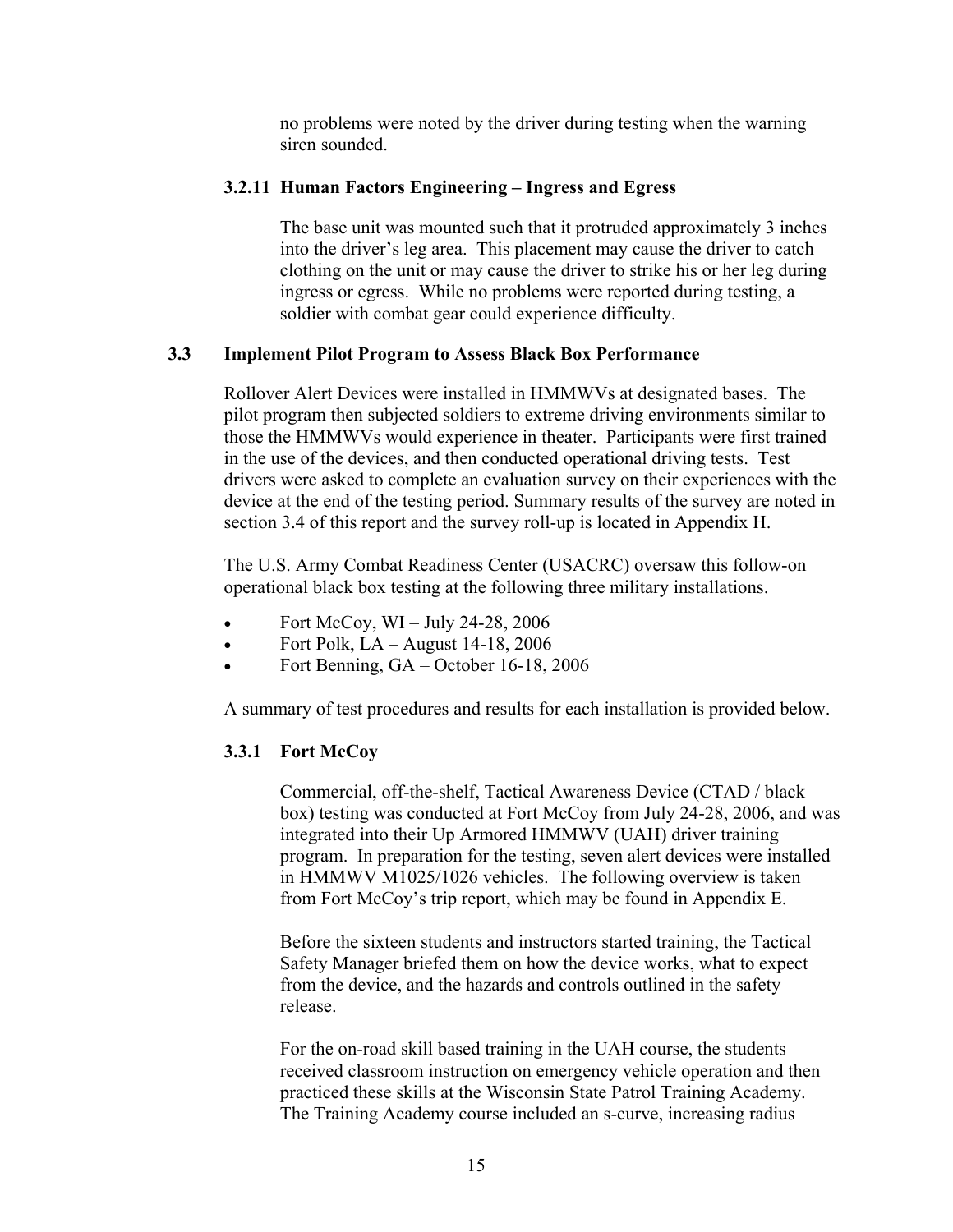curves, decreasing radius curves, and an open area for other exercises. The UAH course used the curves to reinforce proper cornering techniques and other skill-based exercises such as a serpentine, threshold-braking, and a swerve to avoid an obstacle.

The initial sensitivity setting of "22" on the devices proved to be too sensitive for the M-1025/1026 vehicles used in the UAH course in these exercises. These vehicles have add-on armor kits and weigh approximately 9,800 pounds. After adjusting the lateral sensitivity to "17," the devices provided feedback that was useful.

The UAH course also included off-road training and an "advanced mobility course," also off-road. Much of this driving focused on brakethrottle modulation techniques and was conducted at slow speeds. This phase of the training did very little to test the capability of the CTAD.

The Tactical Safety Manager observed that the device was more sensitive to maneuvers conducted to the left and plans to validate this observation during the next test event at Fort Polk. He also suggested that the device should be mounted as low as and as close to the front axle as possible, which was not always accomplished on the seven vehicles used in the UAH course.

All sixteen students and instructors completed the CTAD operational assessment. All of the students felt the device was useful and, in their opinions, would help to reduce the incidents of rollover crashes in HMMWVs.

#### **3.3.2 Fort Polk**

Fort Polk soldiers participated in black box testing on August 14-18, 2006. This testing was integrated into their Army Safe Driver Training (ASDT) course at the Joint Readiness Training Center Intermediate Staging Base, Alexandria, LA. The following overview is taken from Fort Polk's trip report, which may be found in Appendix F.

To prepare for the testing, the ASDT team installed CTADs on five HMMWV M1025/1026 vehicles and set up the driver training course. On each vehicle, CTAD base units were installed on the right side of the radio shelf even though the CTAD manual calls for mounting the device as low on the vehicles and as close to the front axle as possible. After consulting with John Luckock of Stability Dynamics, the ASDT team decided that mounting the base units on the radio mounts would not degrade the device's effectiveness.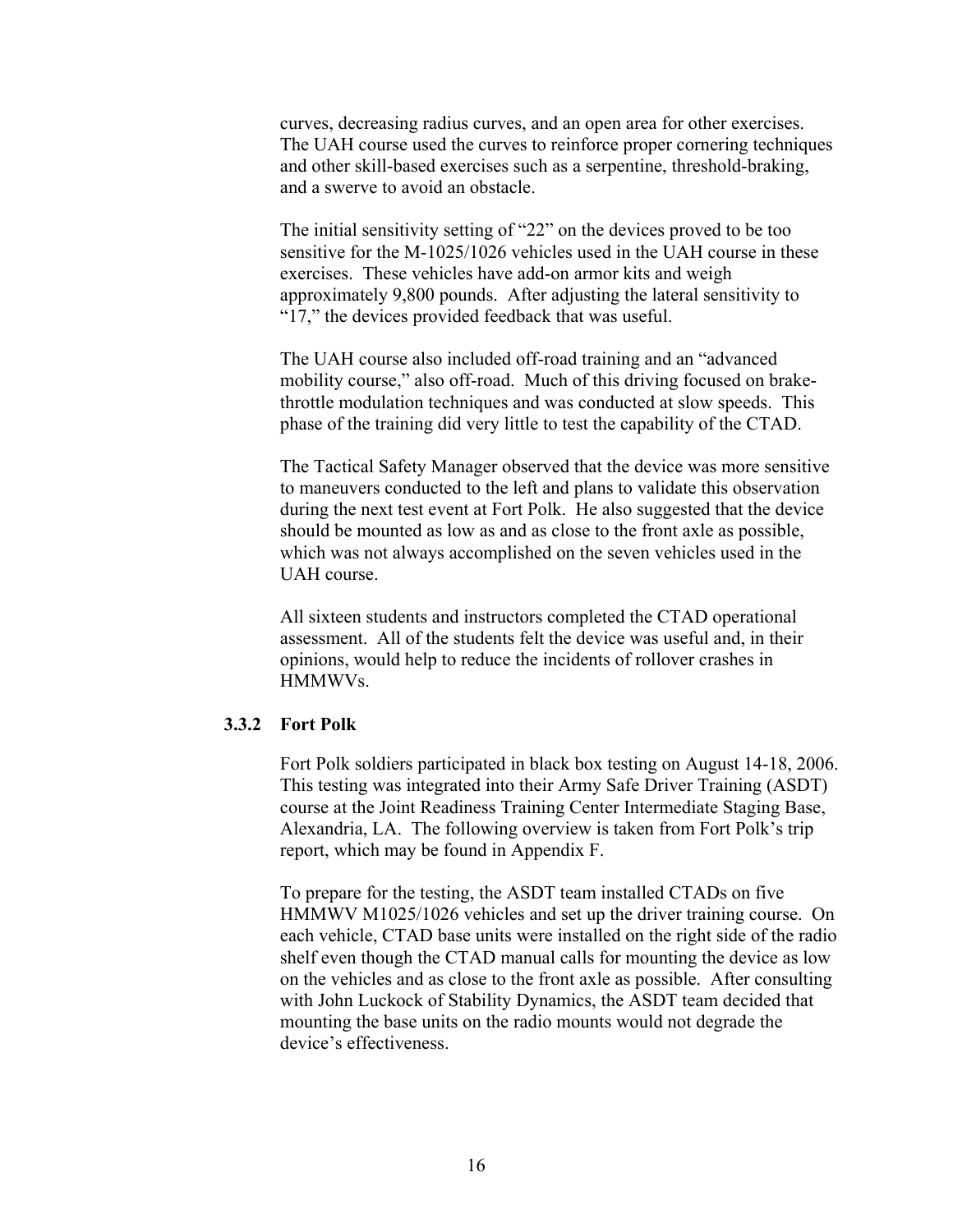Based on feedback from the Fort McCoy test, the display unit was mounted in three different locations. Soldiers were asked to provide specific feedback on the locations of the display units.

The Tactical Safety Manager briefed soldiers and instructors on how the CTAD works and what to expect from the device. The ASDT team demonstrated what the display looked like and the tones emitted when the device sensed lateral and axial acceleration by tilting a base unit connected to a display unit.

The ASDT team conducted five, four-hour training sessions for 96 soldiers. The training consisted of six ASDT exercises including skid control, evasive steering, controlled braking, serpentine, and straight line backing. All exercises except for skid control were conducted in HMMWVs.

Testing began with lateral and axial sensitivity settings at "20." The axial sensitivity of "20" was fine, but the lateral sensitivity setting of "20" did not provide much feed back with the standard M1025 on the ASDT course. With the lateral sensitivity set at "28," the soldiers received sufficient feedback to get the full experience of how the device works. At this setting, any abrupt steering input on the braking exercise, serpentine exercise, or the evasive exercise would generate an alert and warning. Twelve soldiers tested the devices with settings of "20" and "20" and another 12 received training with the base unit set at "24" and "20." Seventy-five soldiers tested the devices with the settings of "28" and "20."

The soldiers started the evasive steering and controlled braking exercises at 30 MPH and most progressed to 45 mph. Maximum speeds in the serpentine exercise were 30 mph.

During the training program, ten soldiers lost complete control of the HMMWV while driving the controlled braking exercise, and three soldiers lost control on the evasive steering exercise. Each incident occurred during the soldier's initial attempt at the exercises.

At the conclusion of the testing, all 96 participating soldiers completed the survey form and provided verbal feedback. Most of the verbal feedback received from the soldiers was positive for both ASDT and the CTAD. Many soldiers commented that the CTAD gave them a better understanding of how the vehicle reacted to their steering inputs and how hard they were "pushing" the vehicle. The location of the display unit is still an issue for many of the soldiers who participated in the test. Several soldiers recommended a location on the center post (below the windshield wiper motor) where all of the crew can monitor the display. One soldier commented that if the display had a "fish eye" glass, it would be easier for all of the crew to see the display. Soldiers commented that at the 90%-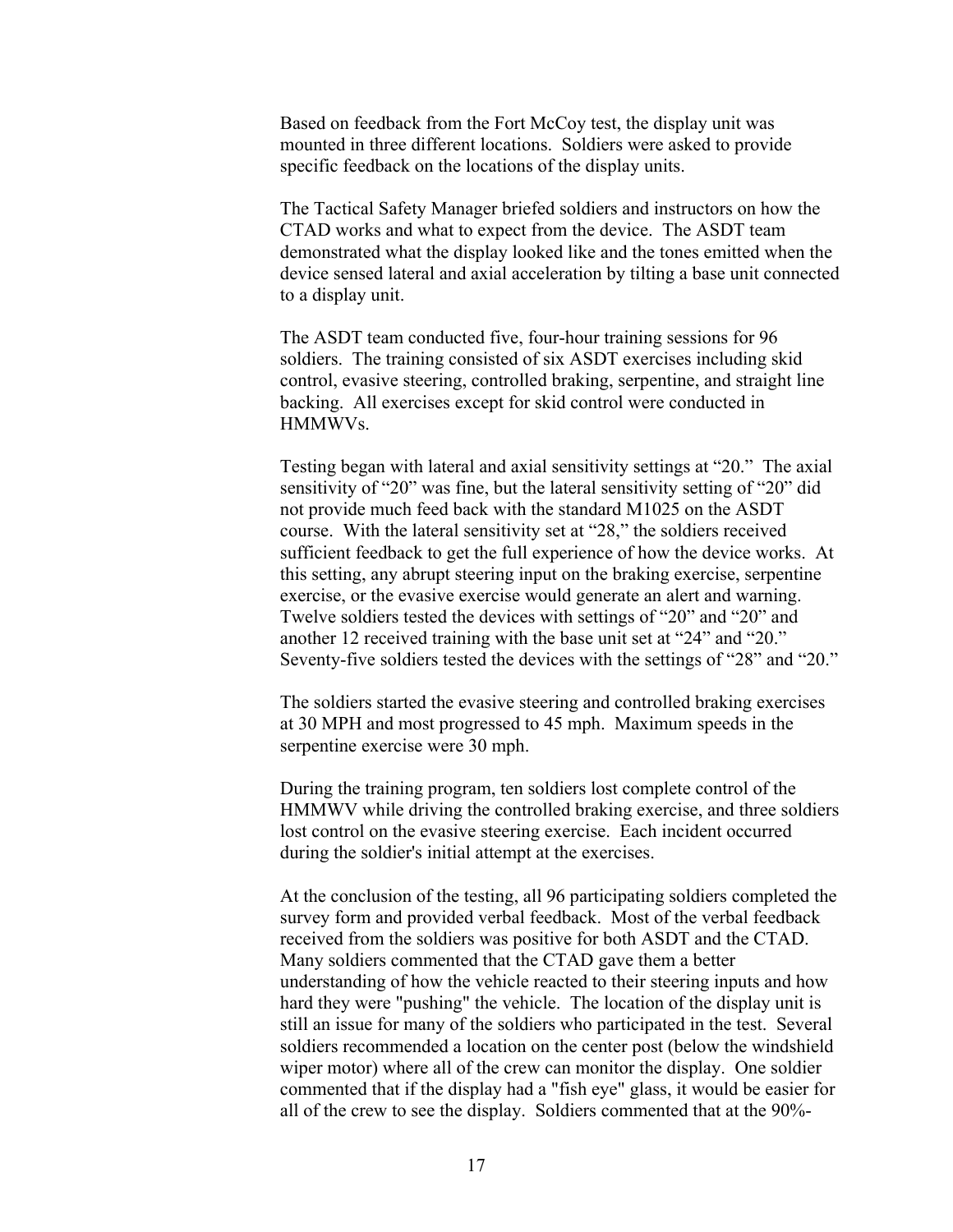100% full-scale g force where the device currently emits the loudest alert that it would be better if the device announced "rollover, rollover, rollover" as an initial alert for the crew to start their rollover drill.

#### **3.3.3 Fort Benning**

The rollover alert device (RAD) final testing session was conducted at Fort Benning, GA from October 16-18, 2006. This testing differed from the others, as it was not conducted as part of a driver training course. A copy of Fort Benning's test plan may be found in Appendix G.

The USACRC test monitors divided the drivers into two groups, one being the control group and the other the test group. Both groups performed the same driving exercises – the NATO lane change, the TOP standard lane change, and a braking test – but only the test group used the RAD. Test monitors directed all vehicle movement and recorded RAD display data.

During the first phase of testing, drivers conducted a baseline run of each exercise without receiving a briefing on the device. The groups made three runs with the first run at 25mph, second run at 30mph, and the last run at 35mph.

Upon completion of the baseline run, test monitors briefed the test group on the RAD. They explained how the RAD measures lateral and axial acceleration and how the driver can use this feedback to improve their control inputs while driving the vehicle. Each driver, including those in the control group, then had 15 minutes to practice driving through the various exercises; no data were recorded for the test group.

The final test runs were conducted in the same format as the baseline runs, only the test group had the benefit of using the RAD to guide their driving inputs. Readings were recorded throughout the run.

The 22 drivers in the test group completed surveys at the conclusion of the testing session. Some soldiers in the test group reported the RAD helped them control side-to-side swaying (decrease in lateral g-forces) during the driving exercises; 40% of the inexperienced drivers showed significant improvement in driving skills using the RAD. Drivers in the control group (without access to the RAD) did not show improvement.

#### **3.4 Evaluate Results**

The NDCEE received combined driver survey responses from Fort McCoy, Fort Polk, and Fort Benning. The NDCEE notes that some questions may have allowed multiple answers, while some questions requiring a single answer tallied more or less than the number of respondents (134). Survey questions and responses are summarized below. The full survey rollup may be found in Appendix H.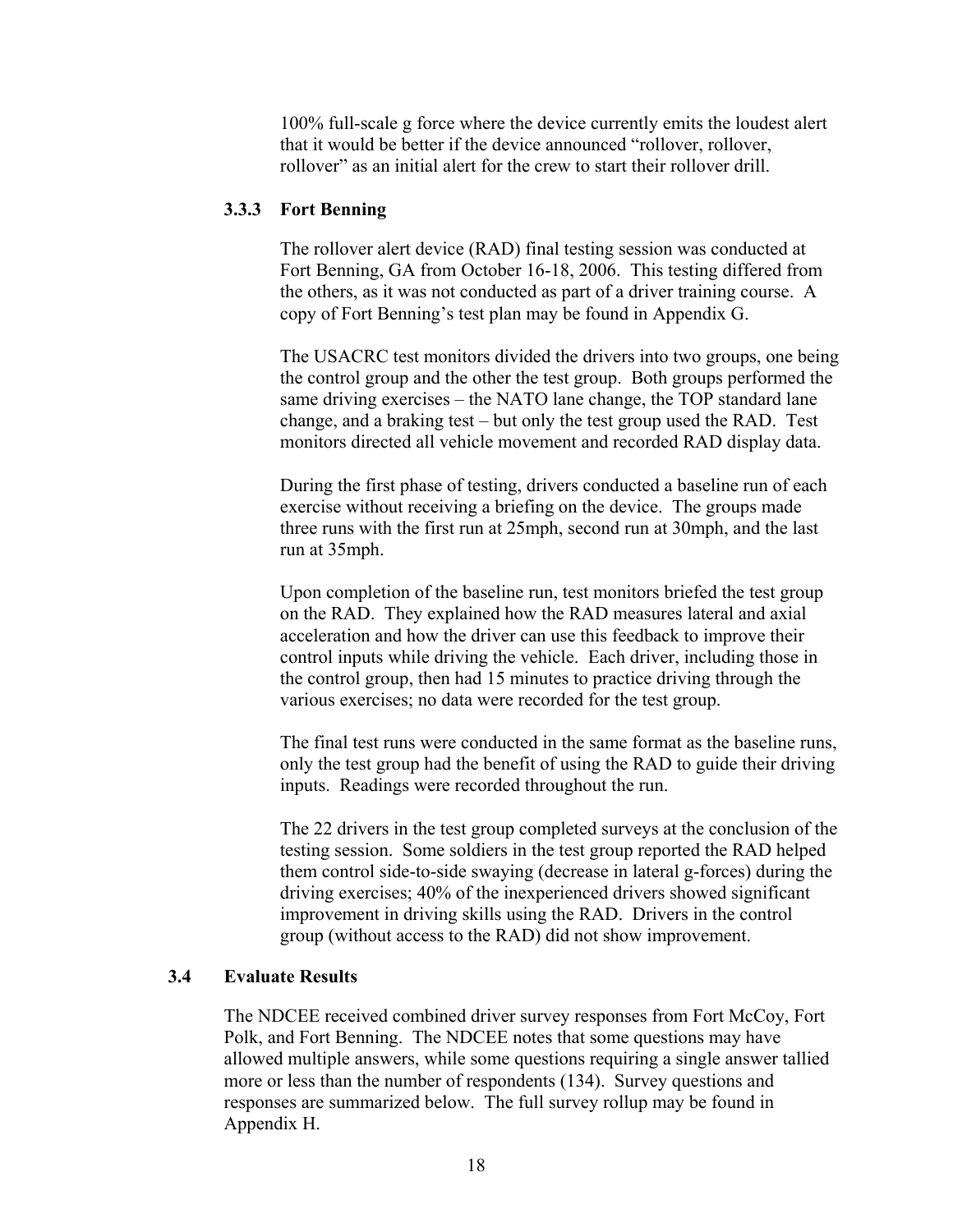- 1. How would you rate the usefulness of the previous training you received to current job?
	- 83.6% of respondents felt the usefulness of previous training was applicable to their current job.
- 2. Were vehicle rollover issues addressed in your previous training?
	- 66.4% of respondents reported that rollover issues had been addressed.
- 3. What type (M4, M025, etc) of HMMWV was the rollover device used in?
	- 46.3% drove M1025 vehicles, with the M114 vehicle a distant second at 17.2%.
- 4. How would you rate the effectiveness of the rollover warning device in completing your mission with the rollover warning device than with out it?
	- 88.1% of respondents felt the warning device was effective in completing their mission.
- 5. What do you like about the rollover warning device? \*More than one response may be given. (140 total responses)
	- Of the 20 different responses given to this question, 29.3% of respondents felt the device helped to show the vehicle's limits. In the next highest ranked response, 10% of respondents liked the sound and light feature.
- 6. What do you dislike about the rollover warning device?
	- Of the 15 different responses given to this question, 29.1% of respondents reported they disliked nothing about the device, 14.2% thought the device was too loud, and 11.2% felt the device was too sensitive.
- 7. How would you rate the placement of the rollover warning device display screen?
	- 69.4% of respondents thought the display screen was very easy or easy to see.
- 8. How would you rate the effectiveness of the audible warning siren while driving?
	- 87.4% of respondents found the warning siren to be very effective or effective.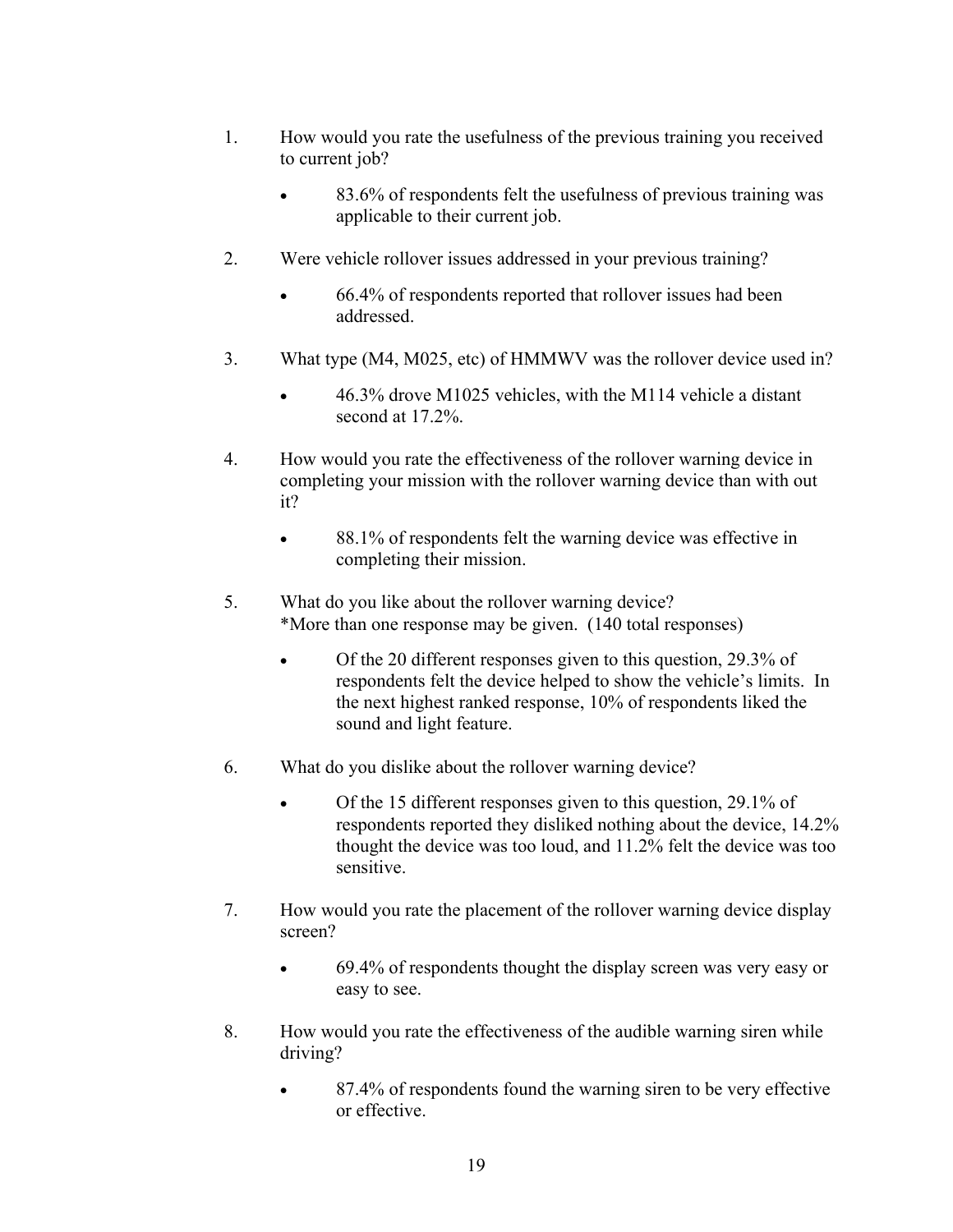- 9. Was the audible warning siren a negative distraction or did it result in an unsafe reaction while performing a maneuver?
	- 64.2% of respondents rated the siren as "very safe, great warning" or "safe, good warning." 15.7% had a neutral opinion.
- 10. How accurately do you feel that the warning thresholds were set?
	- 91.2% of respondents felt the warning thresholds were accurate to some degree.
- 11. What type of training on the rollover warning device did you receive (e.g., instruction card, video, classroom)?
	- Sixty-five percent of the respondents received either a brief training class (36.6%) or, hands-on training (28.4%); another 12.7% had both a training class and hands-on training. Nineteen percent of the respondents provided no answer.
- 12. How would you rate the adequacy of the training? \*Total responses 135, anomalies in survey tally
	- 89.7% of respondents found the training very adequate or adequate.
- 13. How greatly did the rollover warning device influence you to correct your driving behavior?
	- 78.4% of respondents felt the warning device was influential on their driving behavior.
- 14. List the best attributes of the rollover warning device that helped you accomplish your mission. \*likely more than one answer possible
	- Of the 18 various answers given, 18.2% of respondents thought the audio warning was the best attribute, while 10.6% liked knowing how far they could push the vehicle's capabilities.
- 15. List the attributes of the rollover warning device that, in your opinion, distracts or hinders your mission.
	- Twelve various answers were given to this question, and 23.9% felt that no attributes distracted or hindered their mission. 15.7% of respondents thought that noise level was a distraction, and 10.4% did not like the location of the display indicator.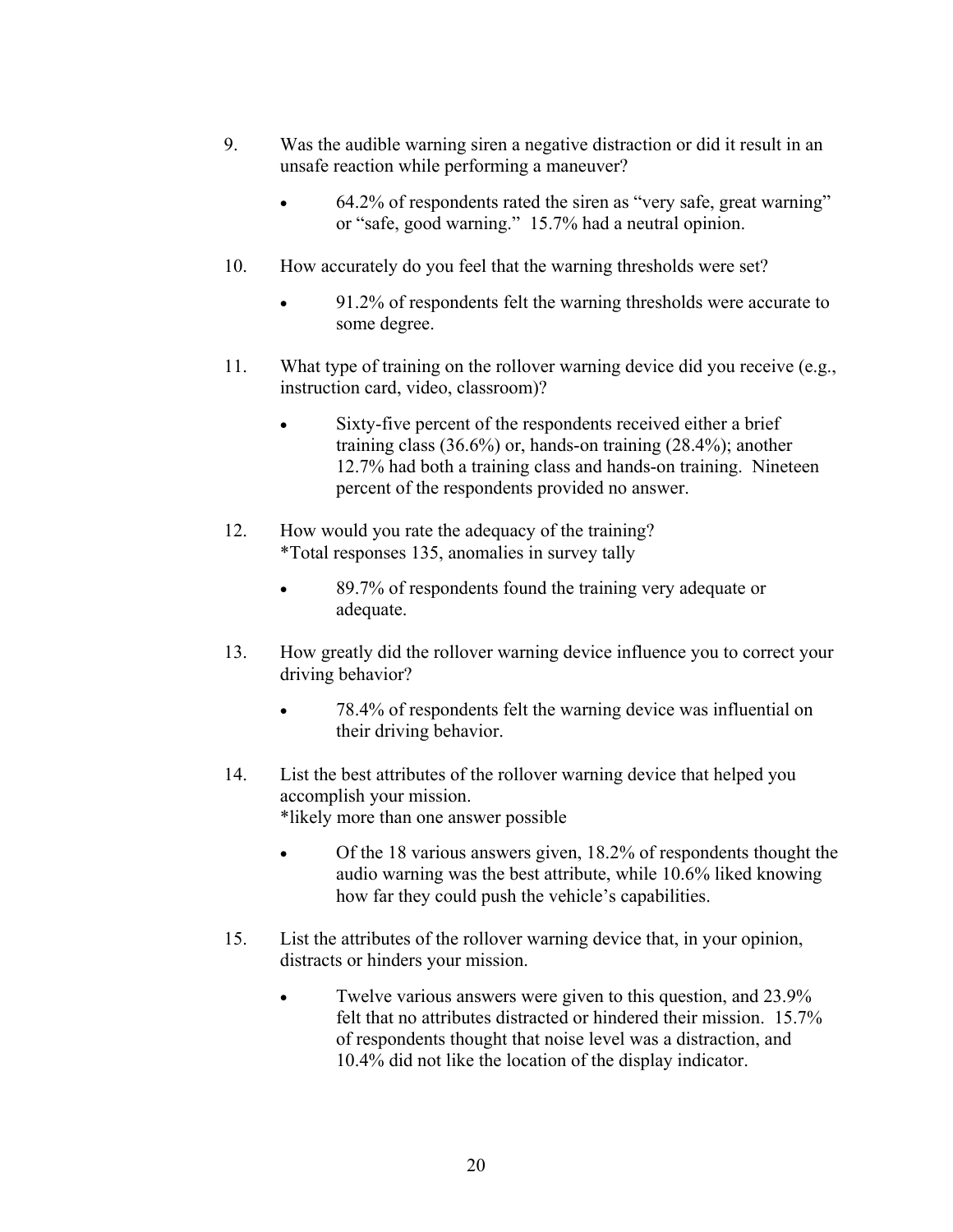- 16. Provide any recommendation for improving the operational effectiveness of the system. \*Total responses 133, anomalies in survey tally
	- Twenty recommendations were provided for enhancing the system's effectiveness. 24.6% of respondents had no recommendations, with 12% of respondents suggesting improved placement of the device.
- 17. In your opinion, should the Army investigate further use of the system and similar systems into operational settings?
	- 76.1% of respondents felt a rollover warning system warranted further investigation.

The majority of drivers surveyed thought the device was effective and useful. Over 88% rated the RAD as an effective tool. More than78% believed the device influenced their driving behavior in a positive manner. Approximately 76% of the soldiers thought the U.S. Army should investigate further use of this or similar devices in an operational setting.

## **4.0 CONCLUSIONS & RELATED FINDINGS**

- The XM2 Rollover Warning Device demonstrated the potential to be a useful tool in helping drivers operates their vehicles more safely through the early identification of potential rollover conditions.
- The majority of drivers surveyed upon completion of operational testing indicated that they felt the device was a worthwhile addition to vehicle safety features and that its use positively influenced their driving behavior. Additionally, most test participants felt the Army should further investigate the use of this or similar systems in operational settings.
- Proper calibration of the device's sensitivity settings was critical in providing accurate driver feedback. Differences in vehicle weight, weight distribution, and ground surface can affect the device's response, and if the sensitivity settings are too high or low, the driver may not receive the appropriate warnings. More testing will be required to evaluate whether these settings may have a significant impact on operation and if so to identify appropriate mitigation protocols.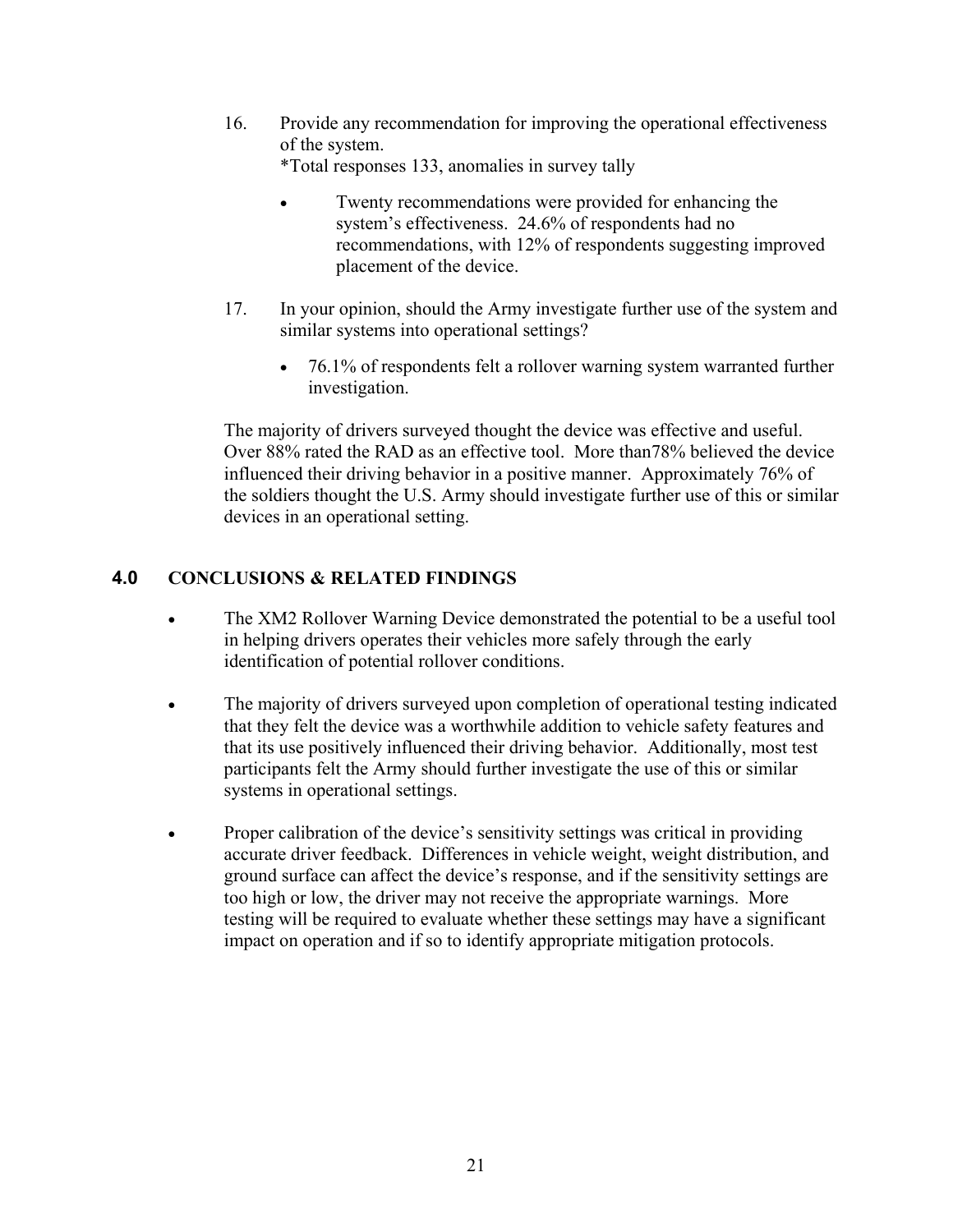# **APPENDIX A**

## **Military Vehicle Safety Working Group Meeting Minutes and Power Point Presentation, November 30, 2006**



Settings\rodriguy\Des



C:\Documents and Settings\rodriguy\Des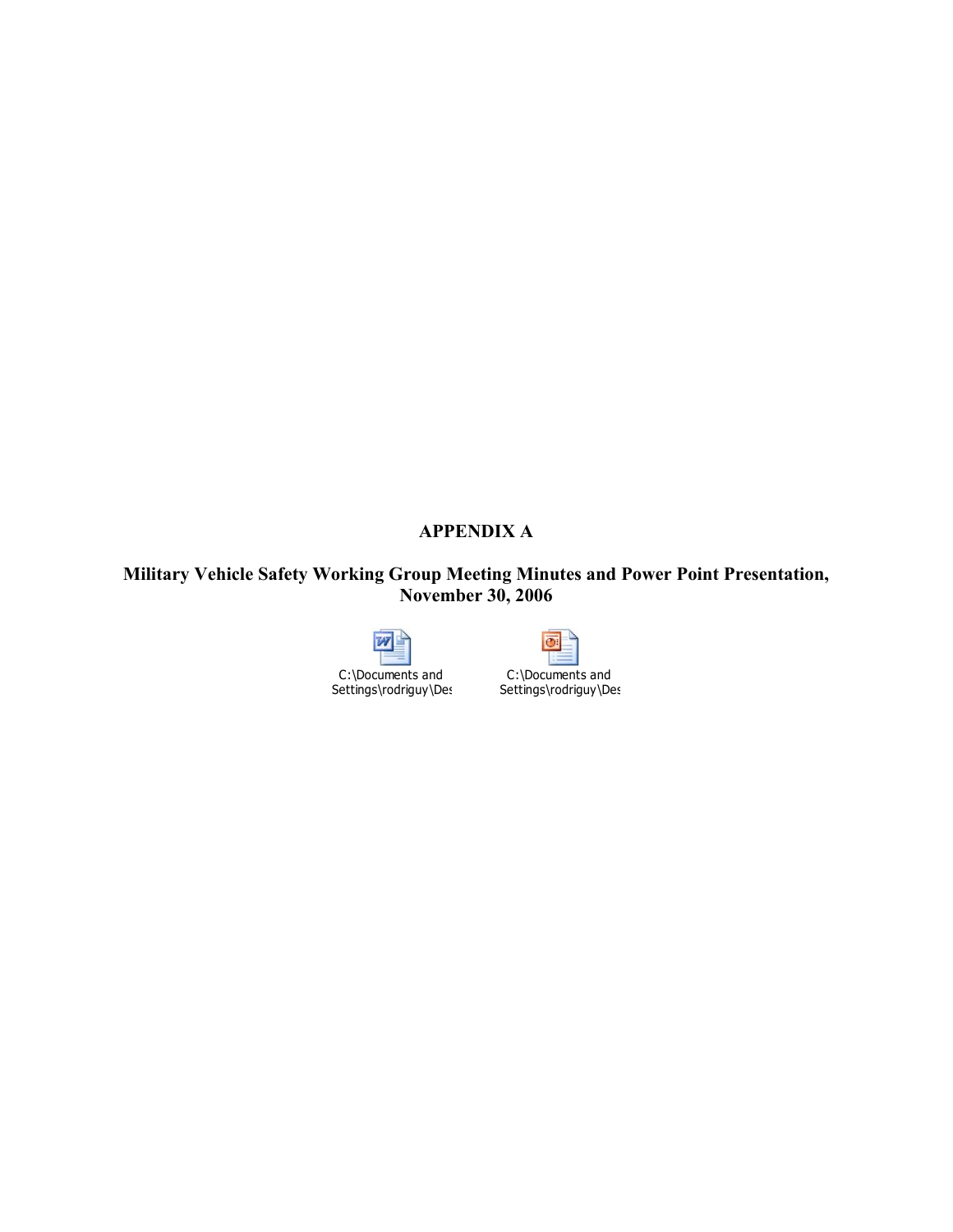# **APPENDIX B**

# **Stability Dynamics'' XM2 User/Installation Manual**

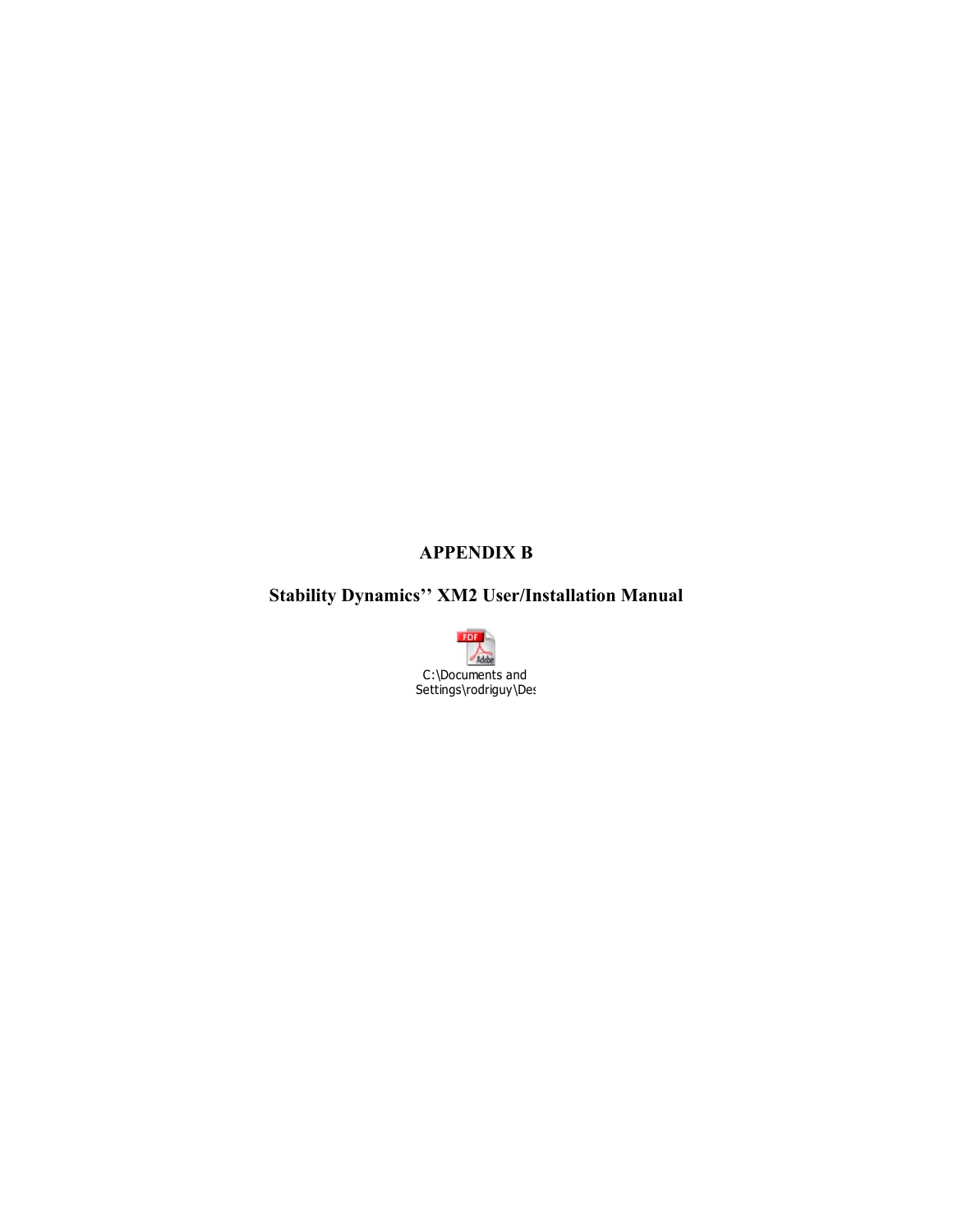## **APPENDIX C**

# **ATC Test Plan**

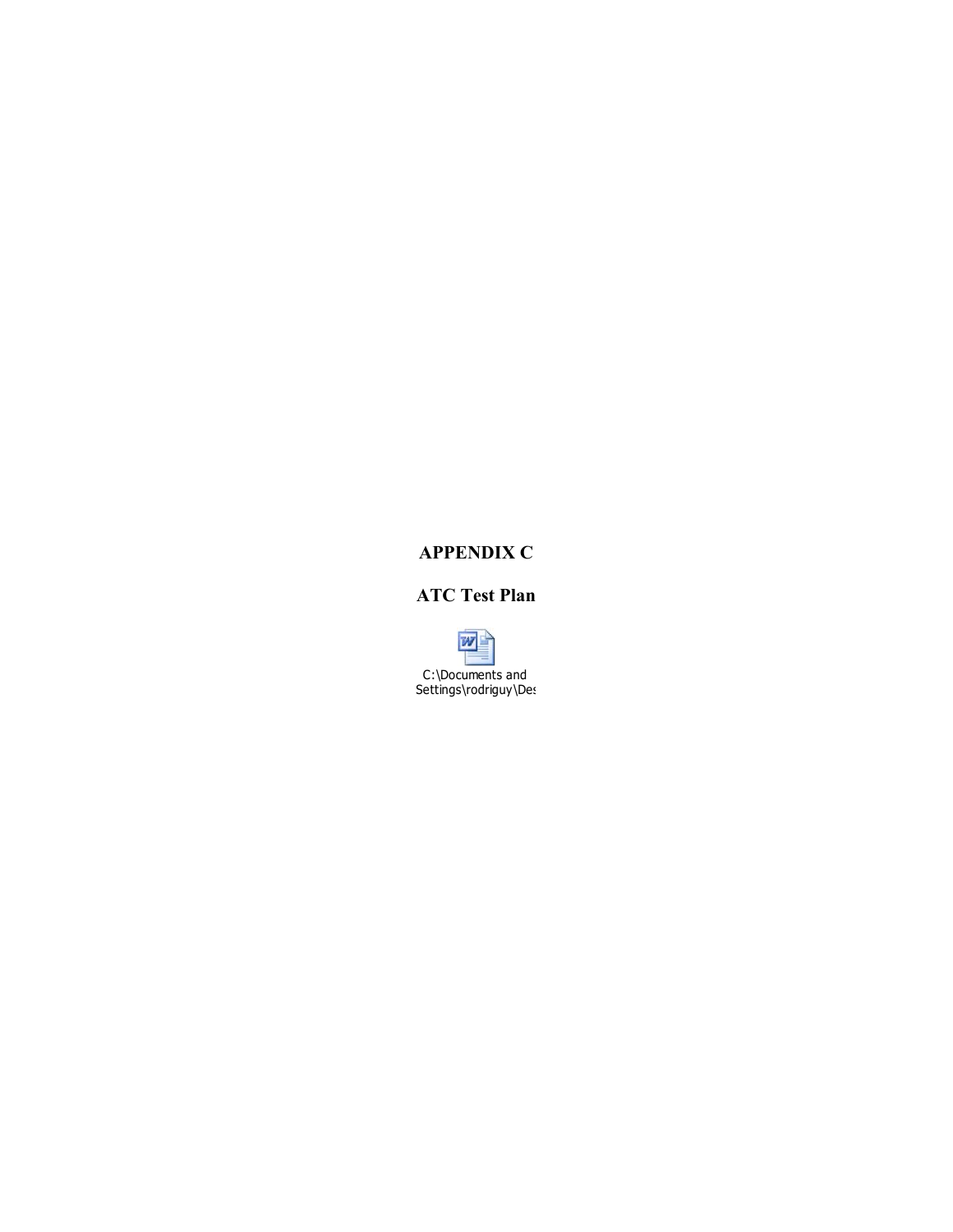## **APPENDIX D**

# **Safety Release Recommendation**

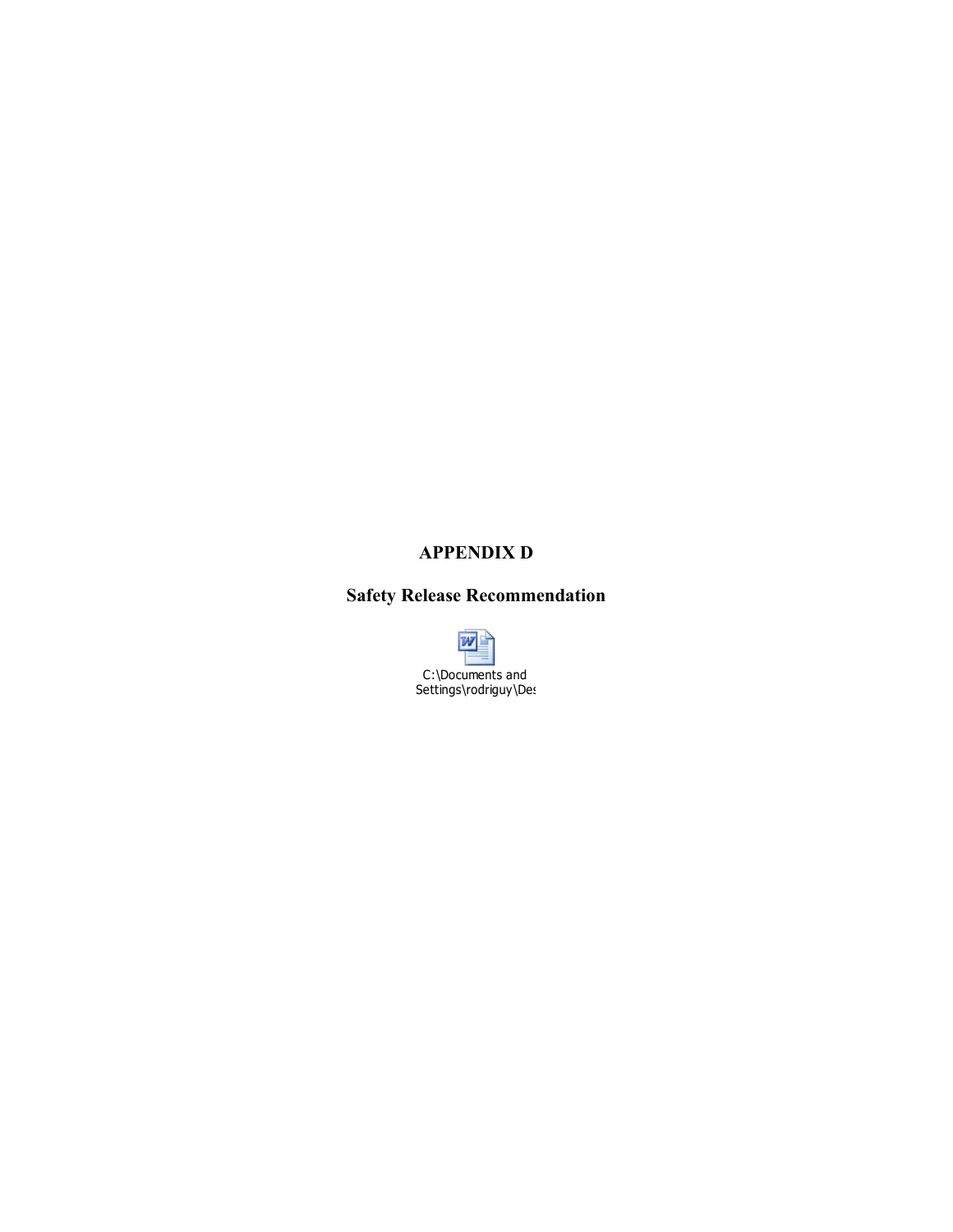## **APPENDIX E**

# **Fort McCoy Trip Report**

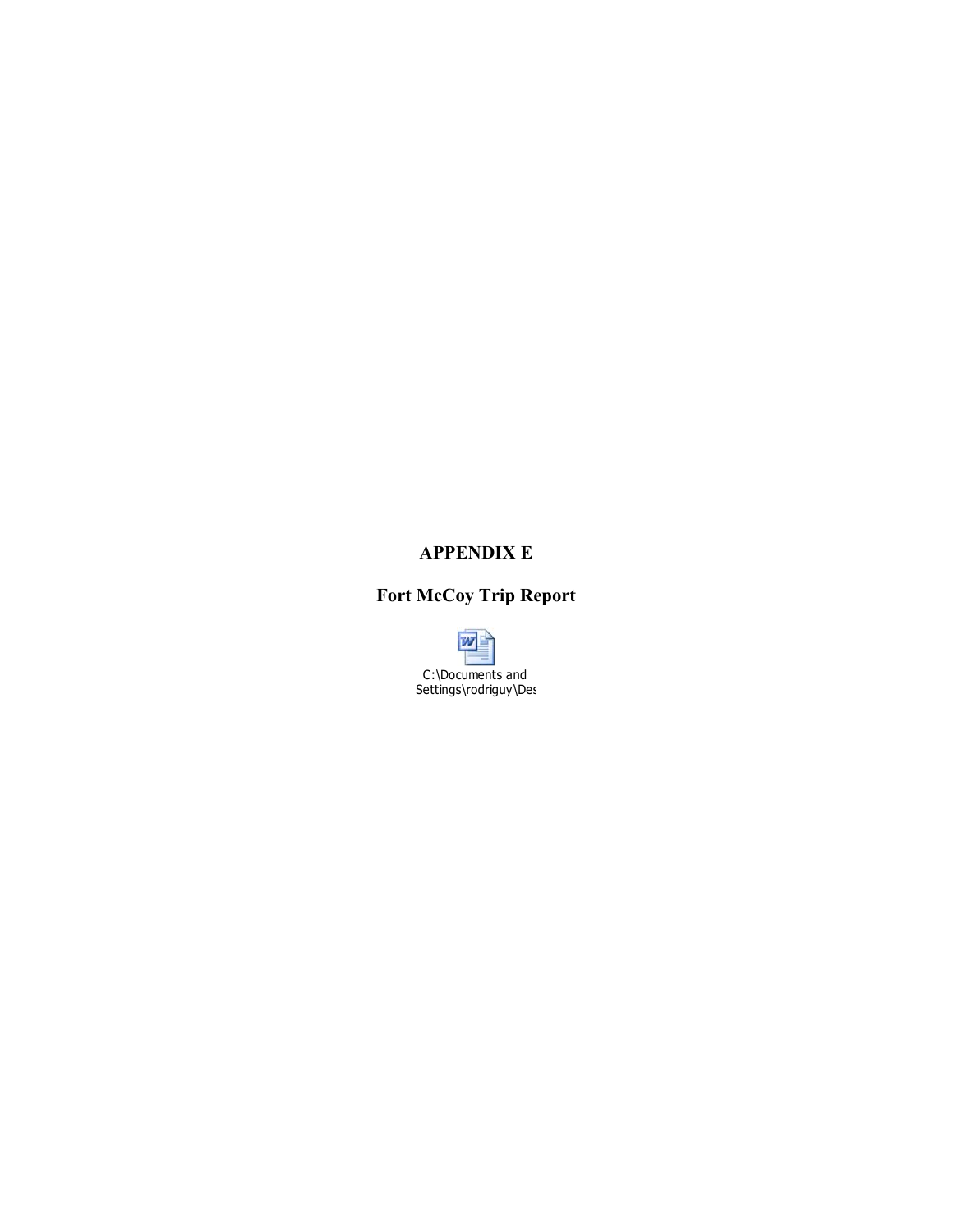## **APPENDIX F**

# **Fort Polk Trip Report**

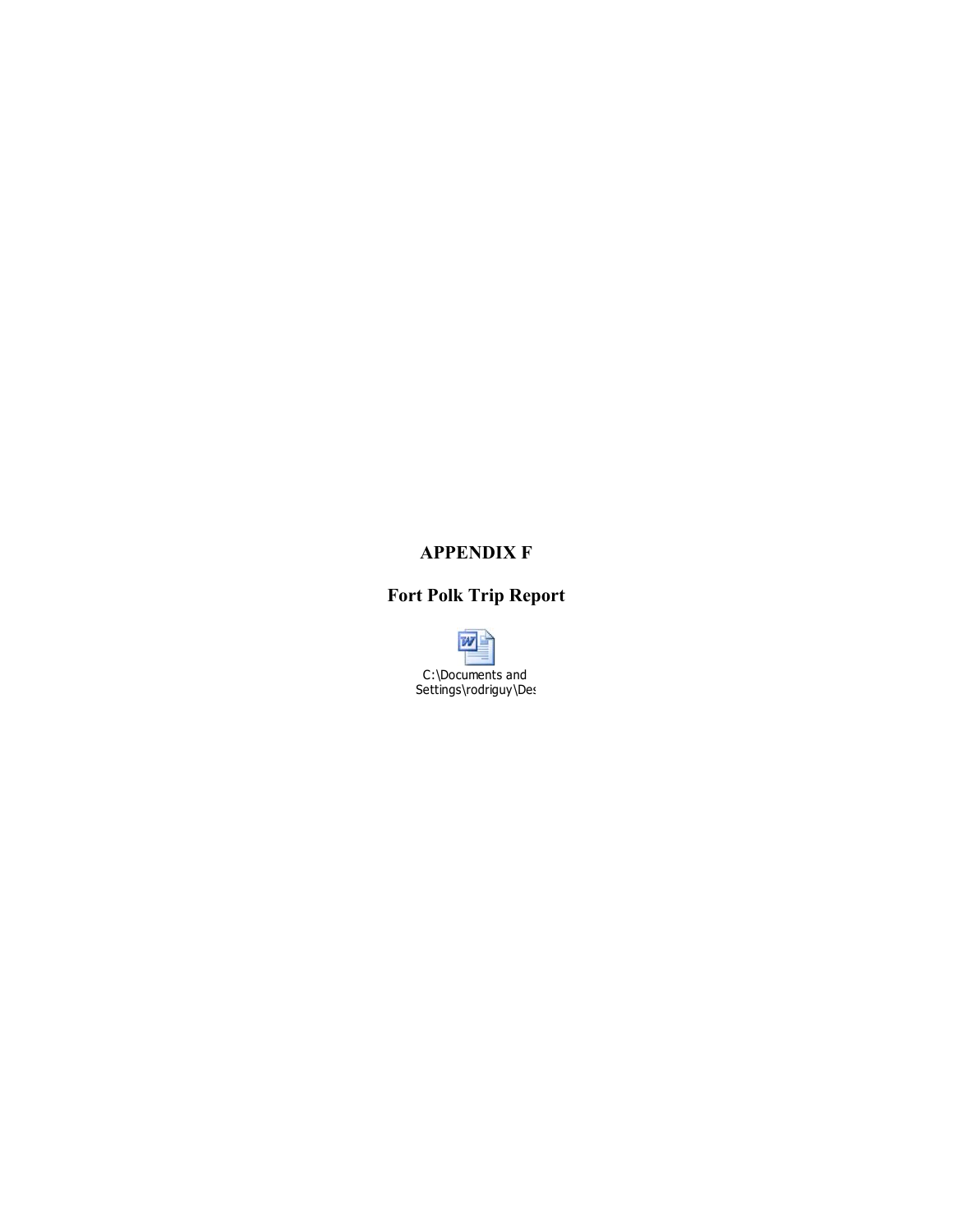## **APPENDIX G**

# **Fort Benning Test Plan**

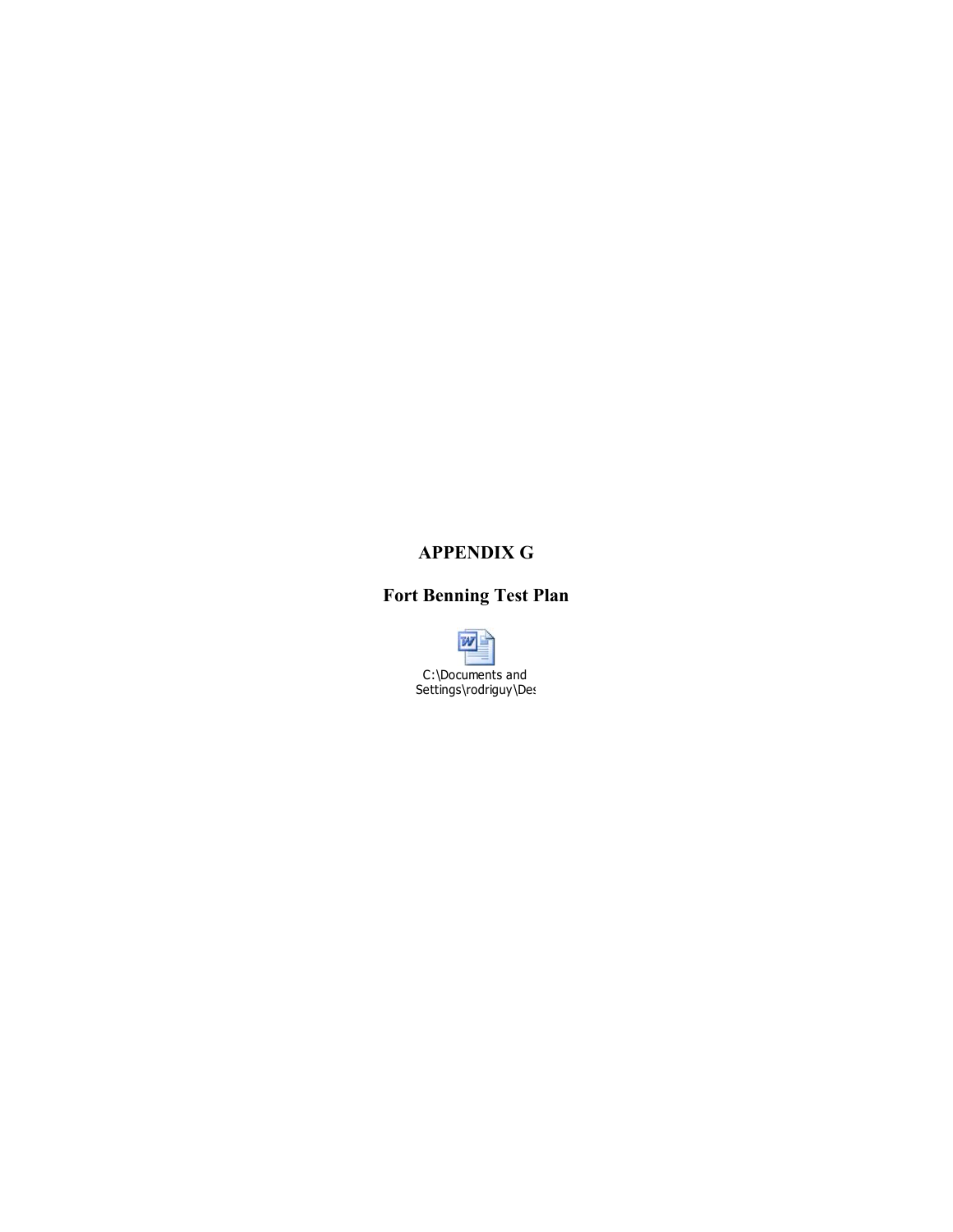# **APPENDIX H**

# **Driver Survey Rollup Results**